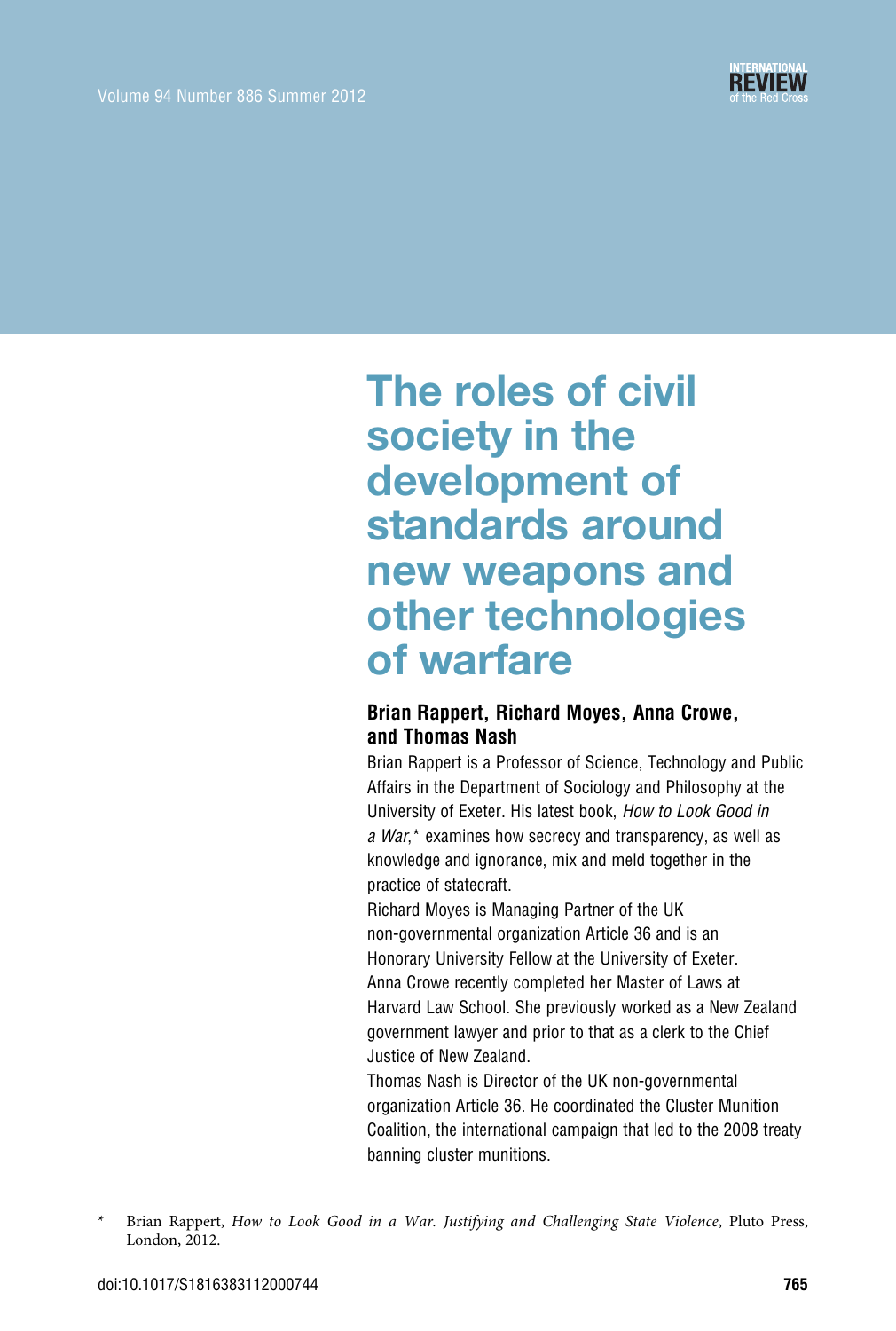B. Rappert, R. Moyes, A. Crowe, and T. Nash – The roles of civil society in the development of standards around new weapons and other technologies of warfare

#### Abstract

This article considers the role of civil society in the development of new standards around weapons. The broad but informal roles that civil society has undertaken are contrasted with the relatively narrow review mechanisms adopted by states in fulfilment of their legal obligations. Such review mechanisms are also considered in the context of wider thinking about processes by which society considers new technologies that may be adopted into the public sphere. The article concludes that formalized review mechanisms, such as those undertaken in terms of Article 36 of Additional Protocol I (1977) of the Geneva Conventions of 1949, should be a focus of civil society attention in their own right as part of efforts to strengthen standardsetting in relation to emerging military technologies.

Keywords: weapon review, Article 36, civil society, new technology.

**EDITOR** 

It is widely accepted that humanitarian and moral considerations should constrain the choice of tools with which people can legitimately kill and injure each other. International humanitarian law (IHL) – in the form of treaties and customary international law<sup>1</sup> – codifies this belief in relation to armed conflict by requiring a balance between the need for military necessity and concerns for 'humanity'.<sup>2</sup> This requirement for a balancing is expressed in a number of specific legal rules, such as those regarding superfluous injury and unnecessary suffering, indiscriminate attacks, and proportionality.<sup>3</sup> However, it is an open question whether this framework is sufficient to limit effectively the harm caused by weapons.

The starting point for this article is that determining the acceptability or otherwise of weapon technologies presents numerous challenges and difficulties. As a matter of principle, defining what is illegitimate is inextricably tied to affirming what means and methods for killing and injuring are legitimate. As a result, attempts to restrict particular technologies may be seen as unintentionally sanctioning other forms of violence or even providing tacit acceptance of wider patterns of conflict.<sup>4</sup> Such risks cannot be easily dismissed. Just how expert technical

- 3 See, for example, Protocol Additional to the Geneva Conventions of 12 August 1949, and relating to the Protection of Victims of International Armed Conflicts (Protocol I), 8 June 1977, Article 35(2) (superfluous injury or unnecessary suffering), Article 51(4) (indiscriminate attacks) and Article 51(5)(b) (proportionality); see also, International Committee of the Red Cross (ICRC), Existing Principles and Rules of International Humanitarian Law Applicable to Munitions that May Become Explosive Remnants of War, Paper Submitted to the Convention on Prohibitions or Restrictions on the Use of Certain Conventional Weapons Which May Be Deemed to Be Excessively Injurious or to Have Indiscriminate Effects, CCW/GGE/XI/WG.1/WP.7, 28 July 2005.
- 4 For a discussion of this point, see Richard Falk, 'The challenges of biological weaponry', in Susan Wright (ed.), Biological Warfare and Disarmament, Rowman & Littlefield, London, 2001; Yves Sandoz, 'Preface', in Eric Prokosch, The Technology of Killing: A Military and Political History of Antipersonnel Weapons, Zed, London, 1995; Thomas W. Smith, 'The new law of war: legitimizing hi-tech and infrastructural violence', in International Studies Quarterly, Vol. 46, 2002, pp. 355–374.

<sup>1</sup> See Jean-Marie Henckaerts and Louise Doswald-Beck, Customary International Humanitarian Law, Cambridge University Press, Cambridge, 2005.

<sup>2</sup> See Theodor Meron, 'The Martens Clause, principles of humanity, and dictates of public conscience', in The American Journal of International Law, Vol. 94, No. 1, 2000, pp. 78–89.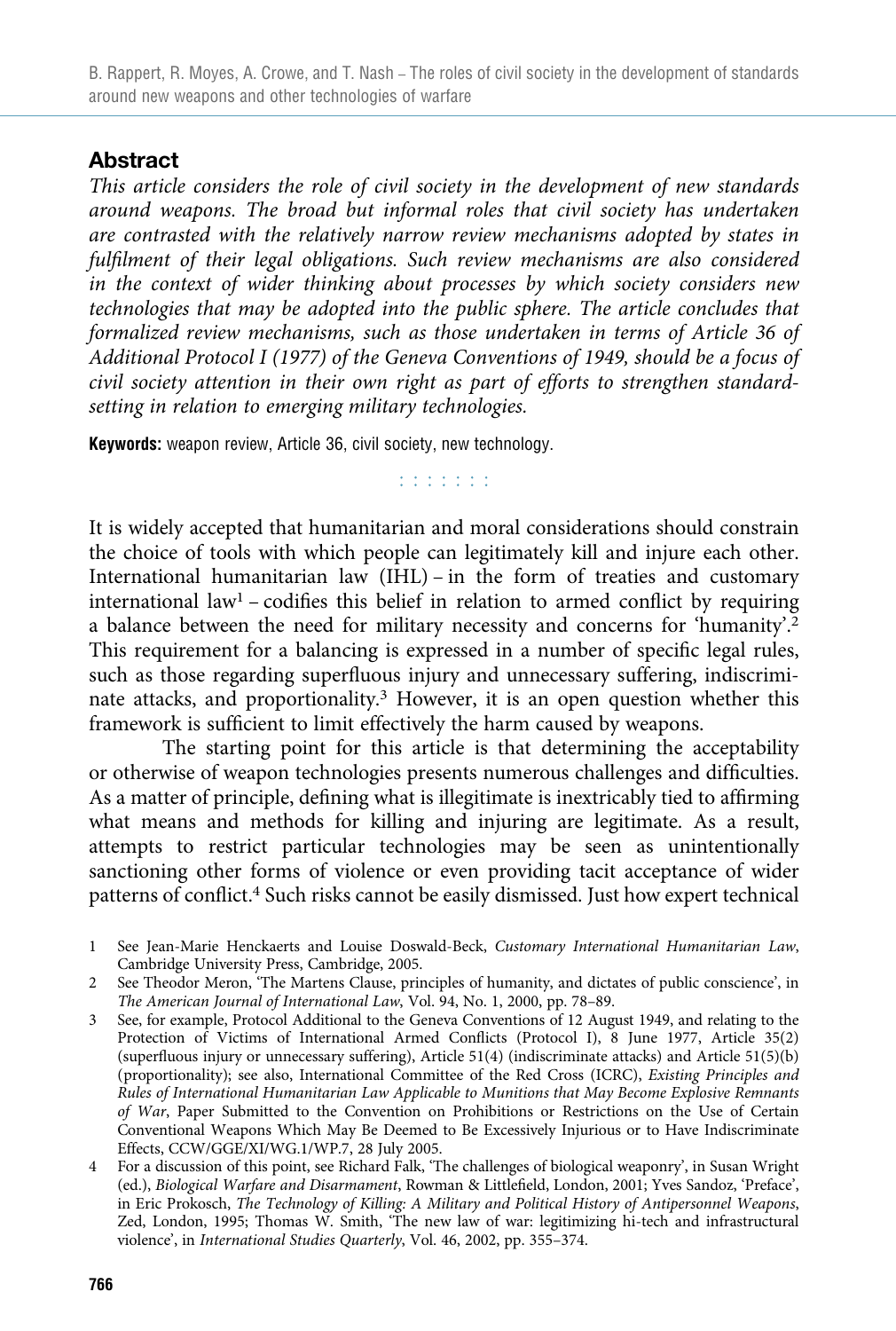analysis, appeals to morality, pragmatism, and political power ought to mix together in defining the bounds of legitimacy has no simple solution.

As a matter of practice, doubts can be raised about how humanity and military necessity were balanced in the past. The continuing level of casualties inflicted on non-combatants during and after armed conflict testifies to the limitations of IHL. Historically, where weapon types have already been developed and widely deployed, it has taken a considerable effort to put in place any such constraints subsequently, and in some cases controls have not been devised despite high-level statements that they are necessary.<sup>5</sup>

The process of setting moral standards to limit the means and methods of warfare faces many of the problems that confound decision-making about technology more widely. The high and irreversible costs of damage to humans and the environment, the complexity of operational situations, and the potential lag between harm and attempts to correct it all challenge efforts to minimize negative consequences.6 Authors such as Morone and Woodhouse have offered a number of suggestions for coping with the difficulties of technology in general.<sup>7</sup> These include putting in place so-called precautionary measures<sup>8</sup> (such as initially limiting use, protecting against severe risks, testing concerns) and building in flexibility (by reducing major uncertainties and learning from experience). In relation to weapons technologies, as elsewhere, such efforts often prove difficult to undertake as careers of individuals, strategies of institutions, organizational structures, and beliefs become moulded around the technologies in question. The desire of states to achieve military advantage, and of companies to achieve commercial gain, all bear against flexibility and transparency.

The pace of weapons development and deployment, driven by technological changes, also challenges the assessment of the implications of new weapons, means, or methods of violence as a matter of public policy. As new mechanisms of applying force become available – whether in the form of autonomous military

- 5 For example, nuclear weapons are not subject to an explicit legal prohibition against their use despite widespread recognition that such weapons should be abolished. In December 1994, the UN General Assembly requested the International Court of Justice to offer an advisory opinion on the question: 'Is the threat or use of nuclear weapons in any circumstance permitted under international law?' To the central issue of permissibility of nuclear weapons, by a vote of seven to seven decided through the second vote of the President of the Court, the judges ruled that: 'The threat or use of nuclear weapons would generally be contrary to the rules of international law applicable in armed conflict, and in particular the principles and rules of humanitarian law. However, in view of the current state of international law, and of the elements of fact at its disposal, the Court cannot conclude definitively whether the threat or use of nuclear weapons would be lawful or unlawful in an extreme circumstance of self-defence, in which the very survival of a State would be at stake. So while the threat or use of nuclear weapons was generally held to be against international law, the judges could not determine that it always would be. Just as what would constitute "the very survival of a State" was not defined. In many respects, the decision could be characterized as a decision not to decide, at least not to determine once-and-for-all the matter of legality'. See International Court of Justice (ICJ), Legality of the Threat or Use of Nuclear Weapons, Advisory Opinion of 8 July 1996, ICJ Reports 1996, p. 266.
- 6 Edward J. Woodhouse, 'Is large-scale military R&D defensible theoretically?', in Science, Technology, and Human Values, Vol. 15, No. 4, 1990, pp. 442–460.
- 7 Joseph Morone and Edward Woodhouse, Averting Catastrophe, University of California, Berkeley, 1986.
- 8 Precaution in this usage being aligned with forms of general risk reduction, rather than relating to precaution as specified under the provisions of IHL.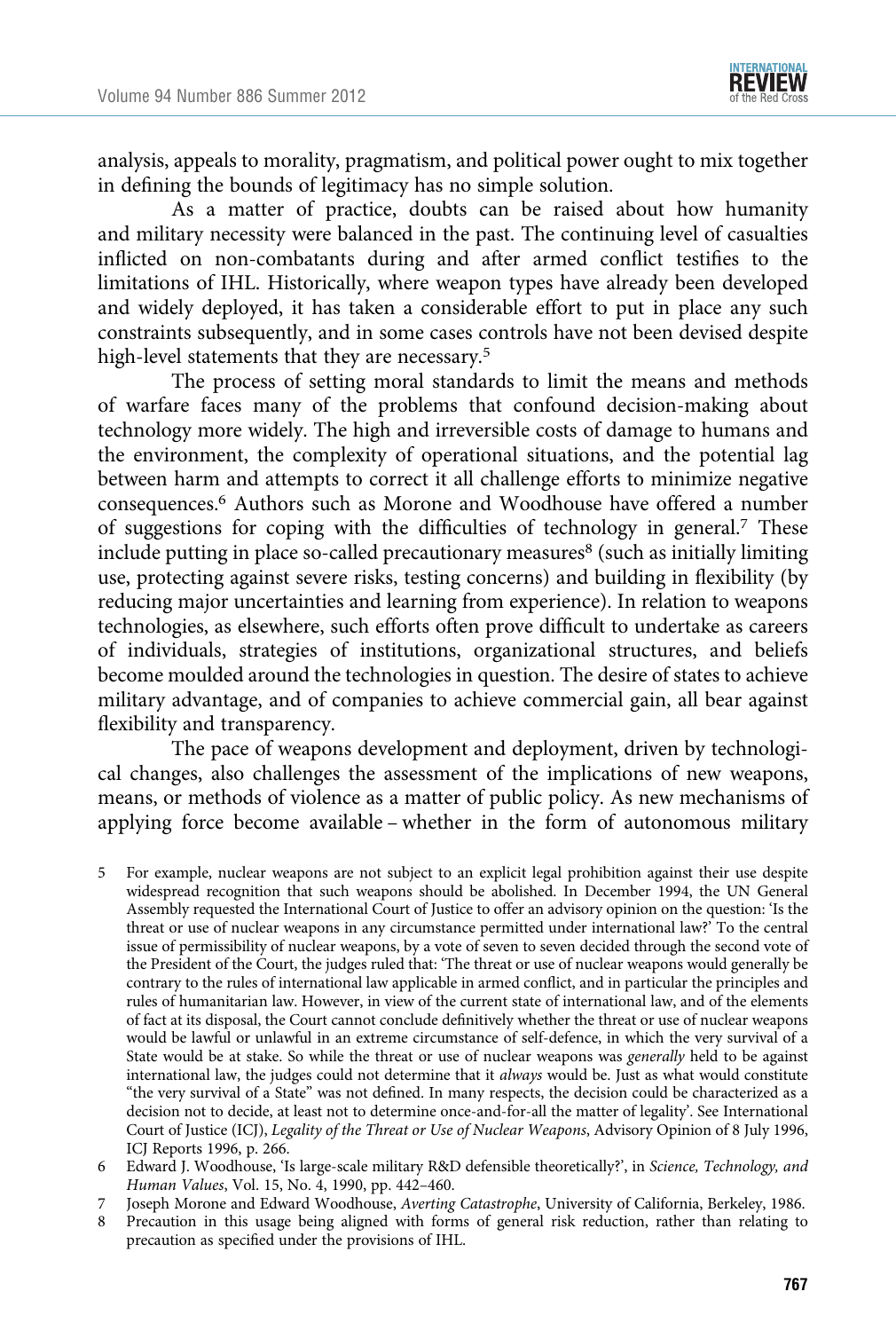robots, software capable of disabling infrastructure relied on by society, or directed energy weapons – it is unclear that there are either formal or informal mechanisms in place to ensure that the technologies adopted accord with widespread conceptions of what is right or wrong. This may be further complicated where technological changes occur incrementally, making it more difficult to identify or construct categorical 'boundaries'. If concerns about new technologies gain traction in public discourse, efforts will need to be made to ensure that such concerns do not, at the same time, serve to further normalize means and methods of warfare that are currently employed, but in urgent need of further controls.

The purpose of this article is to assess the possible contribution of civil society, as a diverse body of international and national non-governmental actors, in the development of normative standards around new weapons and technologies of warfare and to raise questions about that role in the context of the obligations and duties of states. The first section surveys important functions that can be fulfilled by civil society organizations. By drawing on past and prospective controversies associated with specific weapons, it sets out the need for, potential for, and challenges with civil society contributions. The second section then examines one area in detail: the formal national review of weapons required by Article 36 of Additional Protocol I to the Geneva Conventions of 1949. The final section offers closing reflections.

# The roles of civil society

Setting standards about weapons and other technologies of warfare is both demanding and open to question. The general practice of states has been to limit decision-making about such standards to a tight coterie of government, military, and commercial officials, who engage in wider international discussion where such a forum is provided. While this approach favours military and commercial secrecy it is likely to seriously limit the capacities, competences, and concerns informing the setting policy. Nonetheless, in recent years, civil society working in partnership with like-minded states and international organizations has had a prominent role in developing stronger legal controls over certain types of weapons.<sup>9</sup> This has been most notable in the development of prohibitions on anti-personnel landmines  $(1997)^{10}$  and cluster munitions  $(2008).^{11}$  Such achievements are formal manifestations of wider ongoing work by civil society in relation to weapons and violence. That said, moving from the identification of concerns to influential action typically requires a substantial investment of time and energy. But non-governmental organizations and others in civil society often have limited capacities in terms of

<sup>9</sup> This article does not analyse the concept of 'civil society' in detail, but we use the term primarily to refer to non-governmental organizations, working together or in coalitions, to promote reductions in harm through reforms in practice, policy, or law.

<sup>10</sup> Convention on the Prohibition of the Use, Stockpiling, Production and Transfer of Anti-Personnel Mines and on their Destruction, 18 September 1997.

<sup>11</sup> Convention on Cluster Munitions, 30 May 2008.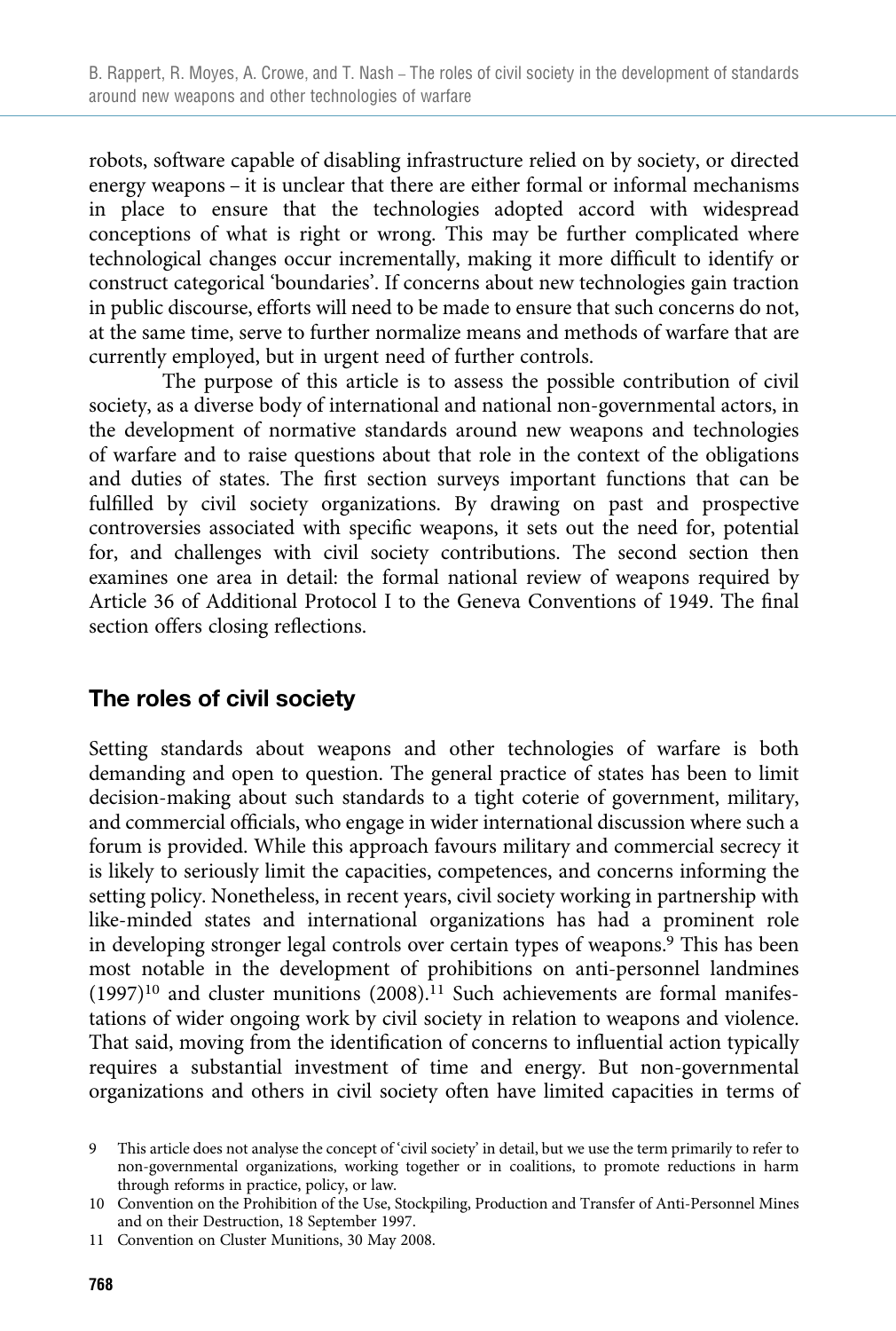people and funding, and even more so in low-income countries. While civil society has functioned as a part of an informal international system of standard-setting on certain weapons the fact that civil society needed to play this role raises questions about how effectively states and others execute their duties to constrain conflict and violence.

Civil society's engagement in the development of standards governing specific weapons is not uniform. In the cases of anti-personnel mines and cluster munitions, civil society engagement was characterized by participation of a broad coalition of coordinated non-governmental organization (NGO) partners from different countries.<sup>12</sup> On other weapon issues, such as in the development of legal responses to blinding lasers and explosive remnants of war, civil society engagement was more limited. Those issues were addressed primarily through expert policy engagement in established fora for legal discussion. On nuclear weapon disarmament, by comparison, there has been wide-ranging civil society engagement in different ways and in different fora, but these engagements have not yet resulted in an international agreement to prohibit nuclear weapons. Thus, while controlling weapons is an area where civil society has played an important role, engagement has taken different forms and has achieved different sorts of results.

While different civil society organizations will have different approaches and ethoses, which include views on the proper role of civil society, this article focuses on five key interrelated and broad roles that members of civil society have played with regard to the development of humanitarian standards:

- . information gathering
- . analysing
- . framing
- . redefining
- . communicating and representing.

The aim of this section is not simply to extol the virtue of such functions, but to critically assess the prospects for what civil society can offer. There are a number of factors, beyond those raised in the introduction section, that can inhibit meaningful engagement.

## Information gathering

Data on human and environmental consequences is often central to debates about the legality or wider appropriateness of weapons. By demanding access to state-held information or compiling field data of their own, groups within civil society can identify problems hitherto ignored or they can develop a deeper understanding of problems already identified. Therefore, information gathering can be vital

<sup>12</sup> During the process to develop the treaty banning cluster munitions, the Cluster Munition Coalition, for example, was made up of around 400 member organizations in some 100 countries. For a discussion on the role of civil society in this process, see Matthew Bolton and Thomas Nash, 'The role of middle power-NGO coalitions in global policy: the case of the cluster munitions ban', in Global Policy, Vol. 1, Issue 2, May 2010.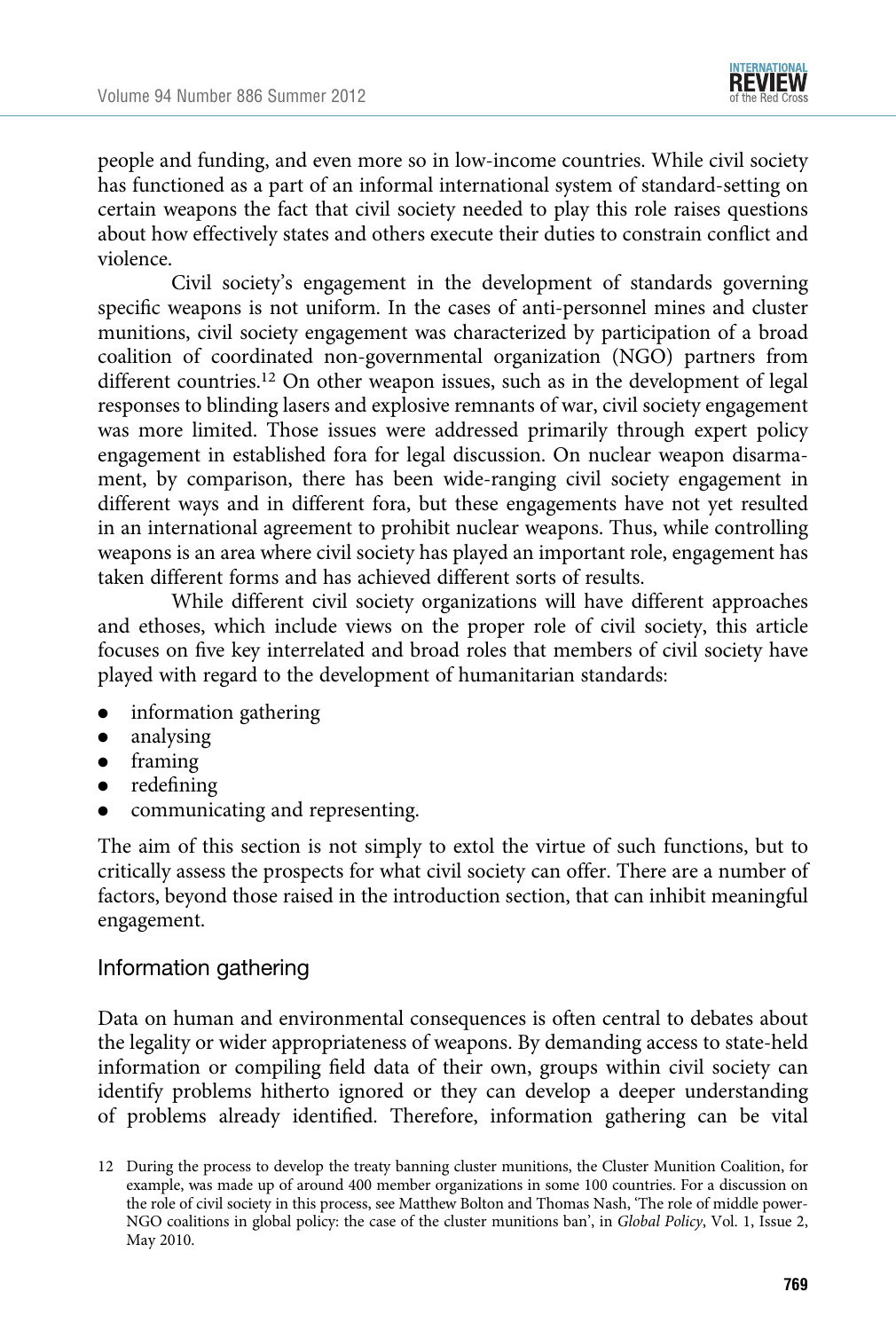to initiating consideration of a particular issue, or for the development of arguments around an issue that has already been established.

Even the most basic forms of information relevant to weapons' effects can be contested and problematic. The topic of deaths from armed violence illustrates the importance of information gathering by members of civil society, and the relatively weak practice of states. For example, deaths resulting from the 2003 Iraq War have been a prominent topic of international public concern. With the absence of efforts by parties to the conflict, including the US, the UK, and others, to produce figures on the numbers of civilians killed (indeed with active efforts to remain ignorant about this matter<sup>13</sup>) it has fallen on those in civil society to produce figures. Largely based on the systematic evidence of media accounts, the NGO Iraq Body Count not only produced an accessible listing of direct civilian deaths inflicted since the intervention, but also has been able to break them down by perpetrator and weapons type.<sup>14</sup> During 2011, many of these dynamics of accountability were repeated when NATO initially denied deaths from its aerial campaign in Libya.15 NGOs monitoring media reports have been able to offer provisional figures about casualties related to weapon types, although recognizing limitations in the sources they have access to.<sup>16</sup>

Such data can be very valuable for making further assertions regarding the role played by certain weapons in the production of civilian harm and often stand in contrast to states' own abilities or willingness to provide such data. Despite decades of public concerns regarding cluster munitions, and repeated assurances that such weapons were acceptable given a 'careful weighing' of military benefits and civilian risks, the UK was unable in 2005 to point to any data that it had gathered on their humanitarian impact.17

Given such weaknesses in state practice, a group of NGOs have endorsed a Charter for the Recognition of Every Casualty of Armed Violence, and are initiating an 'Every Casualty Campaign' calling on states to recognize that they have a responsibility to record, identify, and acknowledge all casualties of violence.18 This initiative builds on recognition that developing controls on deployed weapons is likely to require data regarding harms caused, but that the parties responsible both for using the weapons and establishing such controls rarely produce such data.

However, information gathering raises many questions. 'Information about what?' being one. In relation to civilian harms, the question of which deaths should

<sup>13</sup> Brian Rappert, 'States of ignorance: the unmaking and remaking of death tolls', in Economy and Society, Vol. 41, No. 1, 2012, pp. 42–63.

<sup>14</sup> Madelyn Hsiao-Rei Hicks, et al., 'Violent deaths of Iraqi civilians, 2003–2008: analysis by perpetrator, weapon, time, and location', in PLoS Medicine, Vol. 8, No. 2, 2011, pp. 1–15.

<sup>15</sup> C. J. Chivers and Eric Schmitt, 'In strikes on Libya by NATO, an unspoken civilian toll', in New York Times, 17 December 2011, p. A1.

<sup>16</sup> Action On Armed Violence, Explosive Violence Update: Libya, AOAV, London, 23 June 2011. Madelyn Hsiao-Rei Hicks, Hamit Dardagan, et al., 'The weapons that kill civilians - deaths of children and noncombatants in Iraq, 2003–2008', in The New England Journal of Medicine, 2009, No. 360, pp. 1585–1588.

<sup>17</sup> Brian Rappert, Out of Balance: The UK Government's Efforts to Understand Cluster Munitions and International Humanitarian Law, Landmine Action, November 2005, available at: [http://www.land](http://www.landmineaction.org/resources/Out%20of%20Balance.pdf)[mineaction.org/resources/Out%20of%20Balance.pdf](http://www.landmineaction.org/resources/Out%20of%20Balance.pdf) (last visited 24 April 2012).

<sup>18</sup> See, for example: [www.oxfordresearchgroup.org.uk/rcac](http://www.oxfordresearchgroup.org.uk/rcac) (last visited 21 May 2012).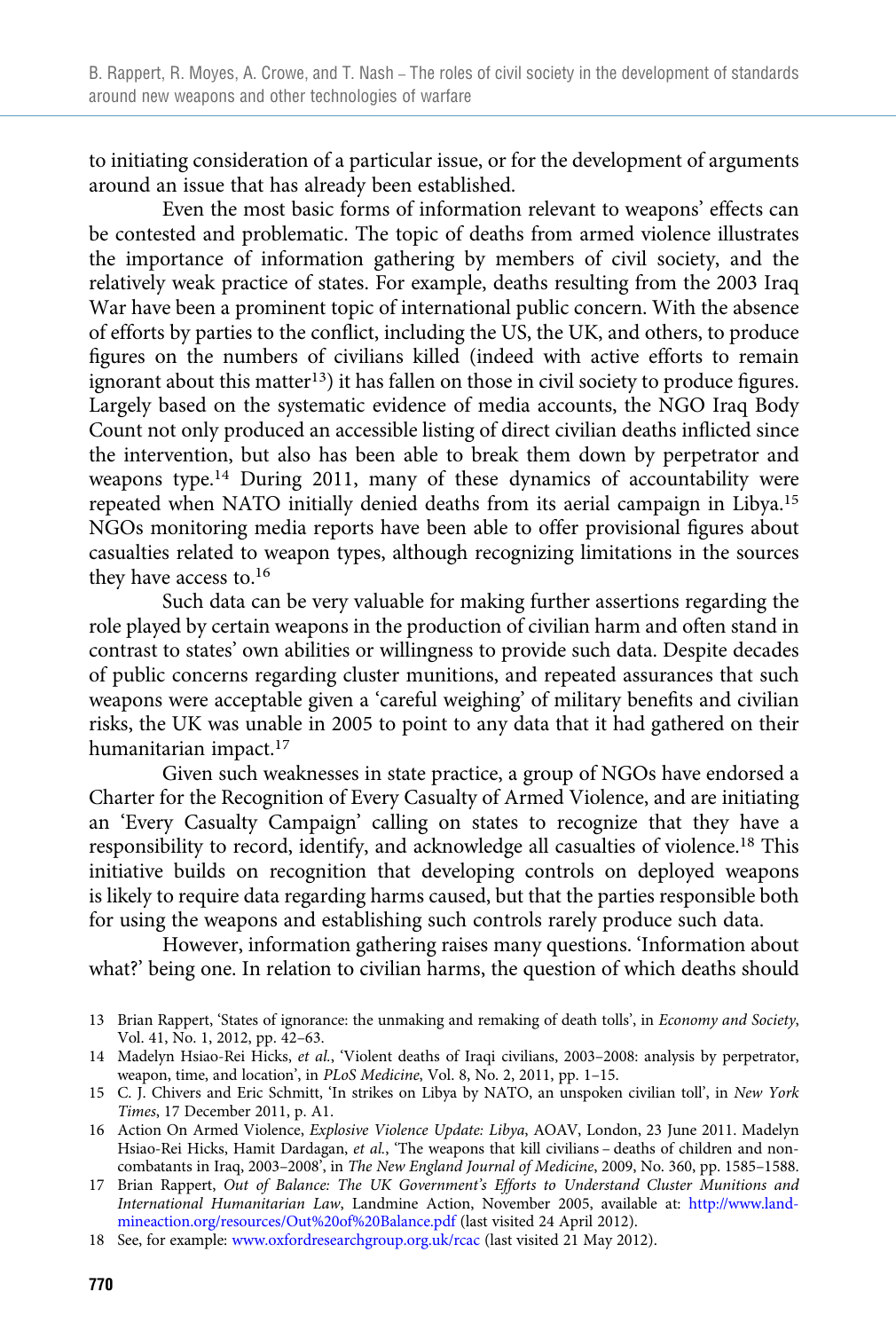be counted is of critical significance. Should that include only those killings directly resulting from violence or should the numbers also include indirect deaths stemming from a loss of public infrastructure and access to medical facilities, which may be a major element of the overall harm?19 Much of the public controversy about the real number of civilian deaths stemming from the Iraq War stemmed from alternative assumptions about what should be measured and misconceptions about what was being measured.<sup>20</sup> Decisions about what information should be gathered are likely to be affected by how a problem is depicted, and those decisions may also serve to shape what arguments can subsequently be made. For new weapons technologies, different types of data may be needed at different stages of a weapon's development.

'Information with what assurance?' is another question. Ruge recounted how the definition of humanitarian problems related to arms control and disarmament – such as the previously prominent claim there were '110 million mines in the ground' – resulted from limited data being extrapolated into fact.<sup>21</sup> Elsewhere, in arguments about the perceived acceptability of certain weapons it has not been unusual for states to challenge methodologies and data produced by NGOs while offering no data of their own.<sup>22</sup> Issues of methodology and rigour may also shape practices and debates that follow.

'Information when?' is a further question of particular significance for assessment of new weapon technologies. In so far as prohibitions on anti-personnel mines and cluster munitions were driven by information gathered on the humanitarian impact of these weapons, it is important to note that this information only became effective after substantial international use of the weapons and high levels of resulting civilian harm. With respect to emerging technologies, data on harm may not be available and so other types of information may be required. For example, while there is little data on the civilian harms caused by new 'sensor fuzed' weapon systems, NGOs such as Landmine Action (now Action on Armed Violence), Austcare (now ActionAid Australia), and Handicap International have called for technical information regarding these weapons so as to better understand the civilian risk.<sup>23</sup> At the other end of the process, civil society organizations also

22 B. Rappert, above note 17.

<sup>19</sup> For example, a 2008 report on the Global Burden of Armed Violence noted that indirect conflict deaths, such as from elevated levels of malnutrition, dysentery, or other easily preventable diseases, was substantially greater than conflict deaths directly attributable to violence. See Geneva Declaration Secretariat, Global Burden of Armed Violence, 2008, Geneva, executive summary, available at: [http://www.](http://www.genevadeclaration.org/fileadmin/docs/GBAV/GBAV2008-Ex-Summary-English.pdf) genevadeclaration.org/fi[leadmin/docs/GBAV/GBAV2008-Ex-Summary-English.pdf](http://www.genevadeclaration.org/fileadmin/docs/GBAV/GBAV2008-Ex-Summary-English.pdf) (last visited 1 May 2012).

<sup>20</sup> Brian Rappert, How to Look Good in a War, Pluto Press, London, 2012, Chapter 5.

<sup>21</sup> Christian H. Ruge, 'Mitigating the effects of armed violence through disarmament: counting the human cost', in J. Borrie and V. Randin (eds), Disarmament as Humanitarian Action, UNIDIR, Geneva, 2006, pp. 23–50.

<sup>23</sup> Richard Moyes, 'A sensor fuzed solution?', in Landmine Action, Campaign Newsletter, issue 13, Autumn 2007. Austcare and Handicap International, 'Sensor-fuzing and SMArt submunitions: An unproven technology?', February 2008, available at: [http://www.handicap-international.fr/uploads/](http://www.handicap-international.fr/uploads/tx_basm08experts/Sensor_fuzed_and_SMArt_submunitions_an_unproven_technology_1_doc) [tx\\_basm08experts/Sensor\\_fuzed\\_and\\_SMArt\\_submunitions\\_an\\_unproven\\_technology\\_1\\_.doc](http://www.handicap-international.fr/uploads/tx_basm08experts/Sensor_fuzed_and_SMArt_submunitions_an_unproven_technology_1_doc) (last visited 20 May 2012).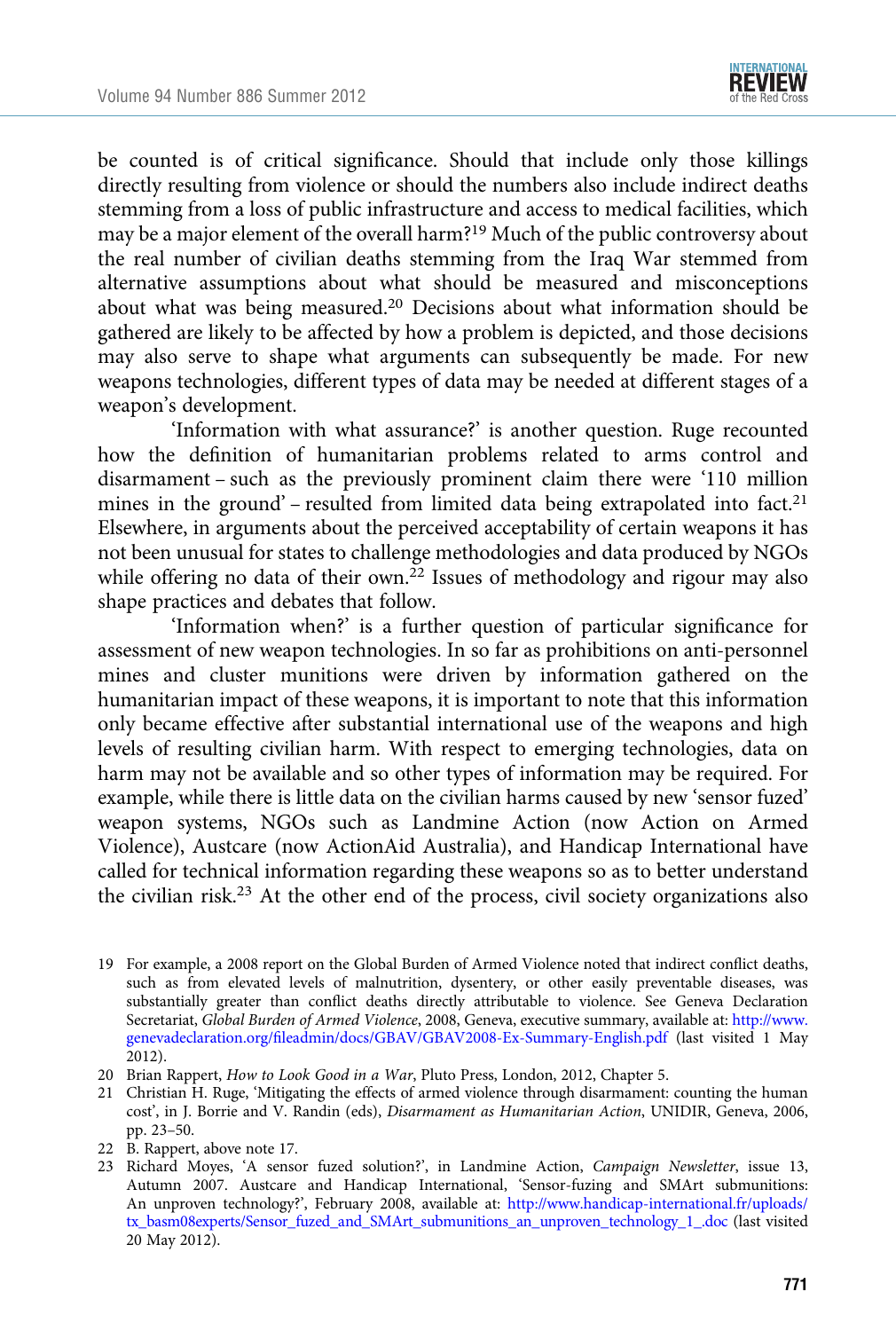take on substantial information-gathering functions in order to monitor the implementation of agreements adopted to control certain weapons.<sup>24</sup>

Finally, it should be recognized that information does not on its own generate meaning. Whether the effects or technical characteristics being documented show a weapon that causes disproportionate harm or kills and wounds in some unacceptable way is a question that cannot be resolved simply by comparison of data. Some previous efforts to strengthen the international regime for controlling new weapons, such as the ICRC's SIrUS project, have arguably fallen foul of too great an emphasis on the decision-making power of data.25

## Analysing

Building on the final point above, civil society organizations generally go beyond simply providing data, and seek to forward assessments about the scale and nature of the problems being documented, the links between those problems and the technology of specific weapon types, and what needs to be done in response.<sup>26</sup> However, there are limits to the role of analysis in developing new standards.

Ideally, it might be imagined that choices about the adoption and deployment of weaponry, as with other technologies, might follow a rational set of stages. Operational objectives would be established first; alternative options to meet those objectives would be scrutinized in detail (including with regard to their humanitarian implications); weapons would be deployed; their performance would be systematically monitored and evaluated; and this experience would feed back into a new cycle of examining objectives, options, and performance. However, political theorists examining how choices are made about technology have long questioned whether such rational models are accurate or even desirable as ideals.<sup>27</sup> A central problem is that they place a great weight on analysis, and do not adequately recognize the extent to which information can be ambiguous and may produce divergent views when approached with different preconceptions or motivations.

Even if data regarding the effects of weapons are relatively undisputed the legal framework governing armed conflict alone provides ample opportunities for analyses to diverge. The meaning of the principles and rules of IHL are uncertain and subject to disagreement in major respects. Phrases such as 'incidental loss of life

<sup>24</sup> See, Landmine Monitor and Cluster Munition Monitor, available at: <http://www.the-monitor.org/> (last visited 9 May 2012). For a discussion on the role of the Landmine Monitor in reinforcing the international standard against landmines, see Mary Wareham, 'Evidence-based advocacy: civil society monitoring of the Mine Ban Treaty', in Jody Williams, Stephen D. Goose and Mary Wareham (eds), Banning Landmines: Disarmament, Citizen Diplomacy, and Human Security, Rowman & Littlefield, Lanham M.D., 2008.

<sup>25</sup> See ICRC, The SIrUS Project: Towards a Determination of Which Weapons Cause 'Superfluous Injury or Unnecessary Suffering', Geneva, 1997; for an example of the criticism directed at the SIrUS project, see Major Donna Marie Verchio, 'Just say no! The SIrUS project: well-intentioned, but unnecessary and superfluous', in The Air Force Law Review, Vol. 51, 2001, pp. 183–228.

<sup>26</sup> As advocated in Robin Coupland, 'The effects of weapons and the Solferino cycle', in British Medical Journal, Vol. 319, No. 7214, 1999, pp. 864–865.

<sup>27</sup> See Charles Lindblom, 'Still muddling, not yet through', in Public Administration Review, Vol. 39, 1979, pp. 517–526; and Arie Rip, Thomas Misa and Johan Schot, Managing Technology in Society, Routledge, London, 1995.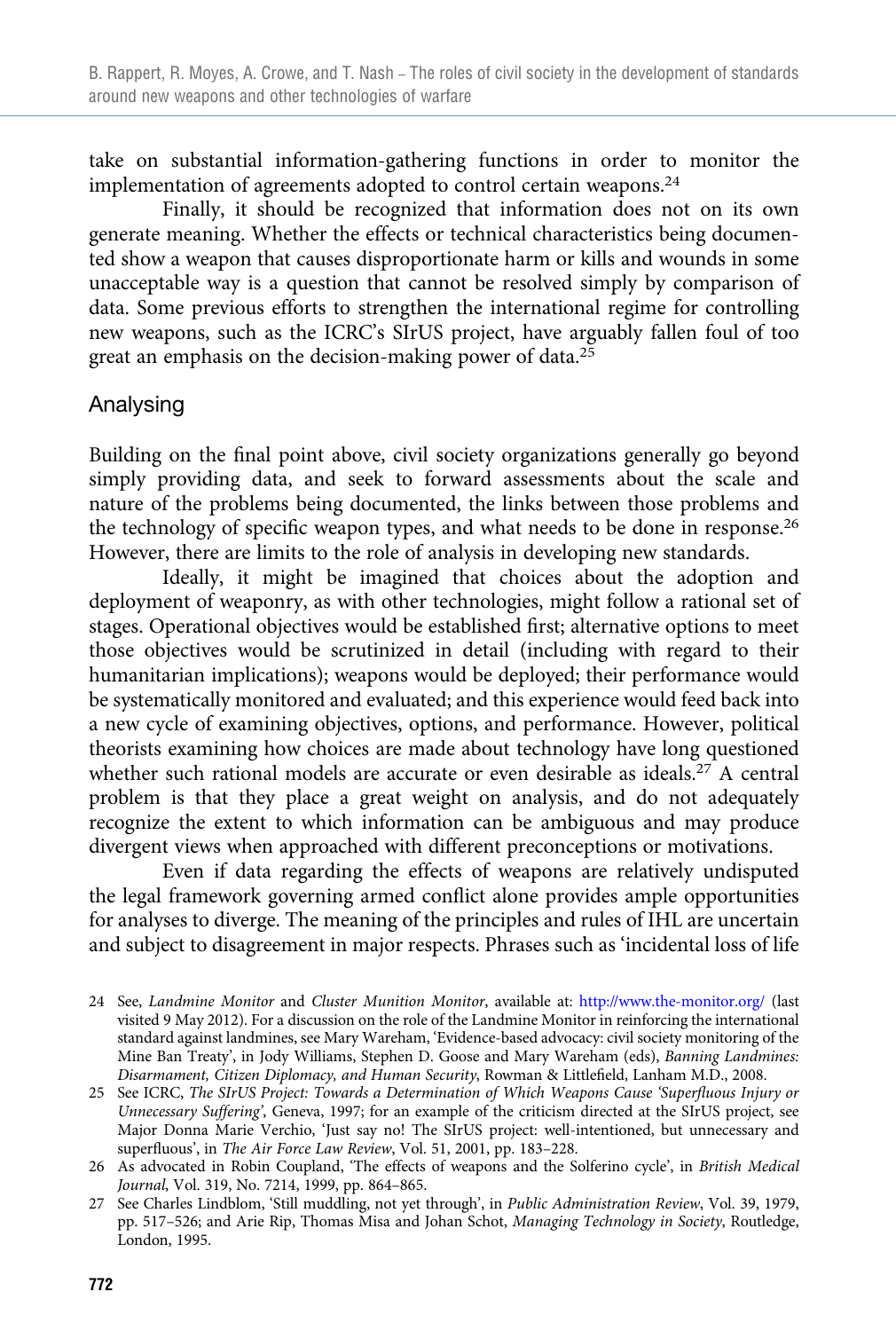or injury to civilians' and 'concrete and direct overall military advantage', for instance, are subject to significantly different interpretations by government officials and legal scholars.28 Given these differences, the notion that analysis alone could resolve disputes about legality – let alone wider questions about acceptability – is questionable.

Further, the identification of humanitarian implications that need redress is not done through an exhaustive process of analysing the objective harms of all weapons and then agreeing priority topics for action. Officials, NGOs, and others work with assumptions about what concerns matter. For example, the idea of a weapon that kills or injures by blasting pieces of flesh off the victim is generally not considered problematic, because blasting pieces of flesh off people is seen as common in armed conflict. By contrast, horrific injuries from an 'unusual' type of weapon technology (for instance, biological weapons or white phosphorus) may attract far greater attention even if there is a much more extensive pattern of civilian death and injury associated with technologies considered 'normal' or the use of which is somehow seen as 'inevitable'. 29

The preceding paragraphs are not meant to suggest analysis has no, or only a highly limited, role to play in setting standards. They are intended to indicate that analysis is most likely to be most meaningful when it contributes to ongoing political processes and dialogues. In such circumstances, the 'framing' of the issue in question can perhaps be narrowed down sufficiently to limit divergence of opinion regarding the underpinning terms of the debate. A good example is that of the 2007 report by Norwegian People's Aid in collaboration with the Norwegian Defence Research Establishment regarding the in-field reliability of the M-85 submunition.30 By directly challenging one of the proposals being debated at the time as part of the Oslo Process on cluster munitions – namely that submunitions with a self-destruct mechanism could sufficiently address humanitarian concerns – the report helped policymakers resolve a choice that was being posed to them.<sup>31</sup>

## Framing

Claims about the causes of the problems associated with weapons and what needs to be done about them also speak to issues of framing. Gamson and Modigliani referred to frames as the central ideas for structuring our sense of events and the issues at stake.32 Frames shape our understanding of what is going on, why, what (if anything) needs to be done, and who needs to do it. This may involve setting the terms of the argument, for example in relation to existing law or other policy

- 28 See J.-M. Henckaerts and L. Doswald-Beck, above note 1, Chapter 4; and B. Rappert, above note 17.
- 29 See the section on 'framing' below.
- 30 Collin King, Ove Dullum and Grethe Østern, M85: An Analysis of Reliability, Norwegian People's Aid, Oslo, 2007.
- 31 See John Borrie, Unacceptable Harm, United Nations, Geneva, 2009.

<sup>32</sup> William A. Gamson and André Modigliani, 'Media discourse and public opinion on nuclear power: a constructionist approach', in American Journal of Sociology, Vol. 95, No. 1, 1989, pp. 1–37.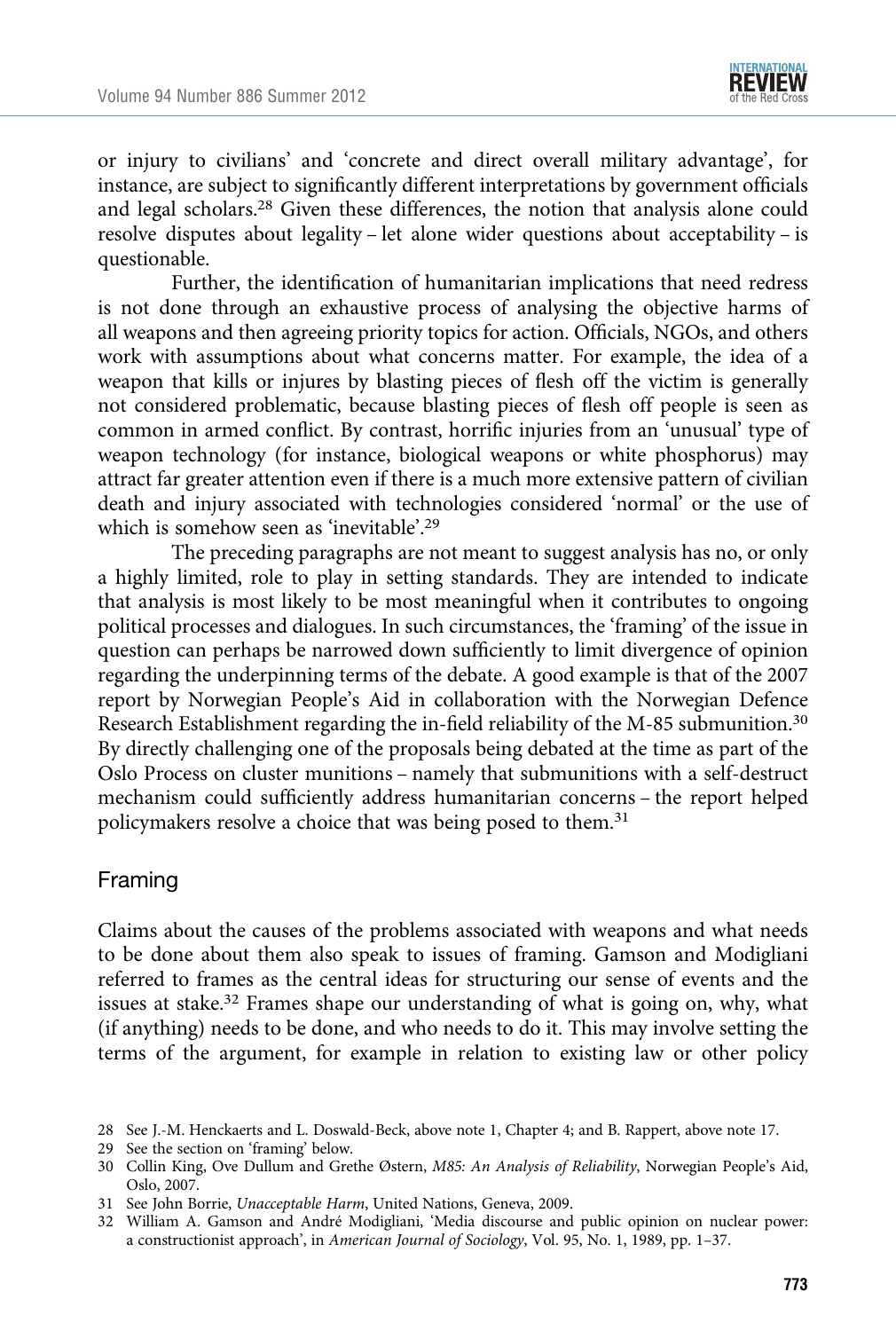commitments; and it may include stipulating which fora are most appropriate. Without the latter, issues might be widely regarded as problems, but not tackled anywhere. Thus, while framing itself requires communication, it is primarily a process of setting the terms for the communication that is to follow.

It is worth noting the different grounds on which civil society and others have raised concerns about particular weapons technologies in the past. There are various subtleties to how concerns have been framed in different contexts. However, some of the grounds for calling for controls on specific weapons could be summarized as follows:

- . The weapons, due to the way in which they function, have a tendency to kill or injure the wrong people (e.g., biological, chemical, nuclear weapons, cluster munitions, anti-personnel mines, incendiary weapons).
- . The weapons have presented a historical pattern of killing and injuring the wrong people (e.g., anti-personnel mines, cluster munitions).
- . The weapons, due to the way in which they function, have a tendency to kill or injure even the intended people in the wrong way (e.g., blinding laser weapons, 'dum-dum' bullets, anti-personnel mines, biological, chemical, and incendiary weapons, cluster munitions in the 1970s).
- . The weapons may have wider negative effects on the environment, infrastructure, economic life, etcetera, that last far beyond the period of conflict (e.g., chemical, biological, and nuclear weapons, uranium weapons, landmines and unexploded ordnance).
- . The weapons end up in the hands of the wrong people (e.g., in relation to the transfer of 'dual use' technologies and small arms).

In making these arguments, different individuals and organizations may take different orientations to existing law. Some groups tend to urge that, on the basis of one or other of the arguments above, the weapon in question falls foul of existing law by being indiscriminate, causing unnecessary suffering, etcetera. Others might press that, while not straightforwardly disallowed by existing law, one or other of the arguments above provides grounds for new rules to be put in place. Legal, extralegal, and non-legal arguments run in tandem with assessments about whether new formal rules and restrictions are required and/or whether the delegitimization and stigmatization of weapons within the international community can address identified problems. Such varied orientations are not necessarily mutually incompatible, and within civil society coalitions those with different orientations may still work effectively together.33

A key element of civil society responses to new weapon technologies will be to frame the concerns associated with a particular technology. It should be

<sup>33</sup> For a discussion on some of the ways in which the Cluster Munition Coalition worked together despite the differing approaches of some of its NGO members, see Thomas Nash, 'Civil society and cluster munitions: building blocks of a global campaign', in M. Kaldor, S. Selchow and H. L. Moore (eds), Global Civil Society 2012: Ten Years of Critical Reflection, Palgrave Macmillan, London, 2012, pp. 124–143.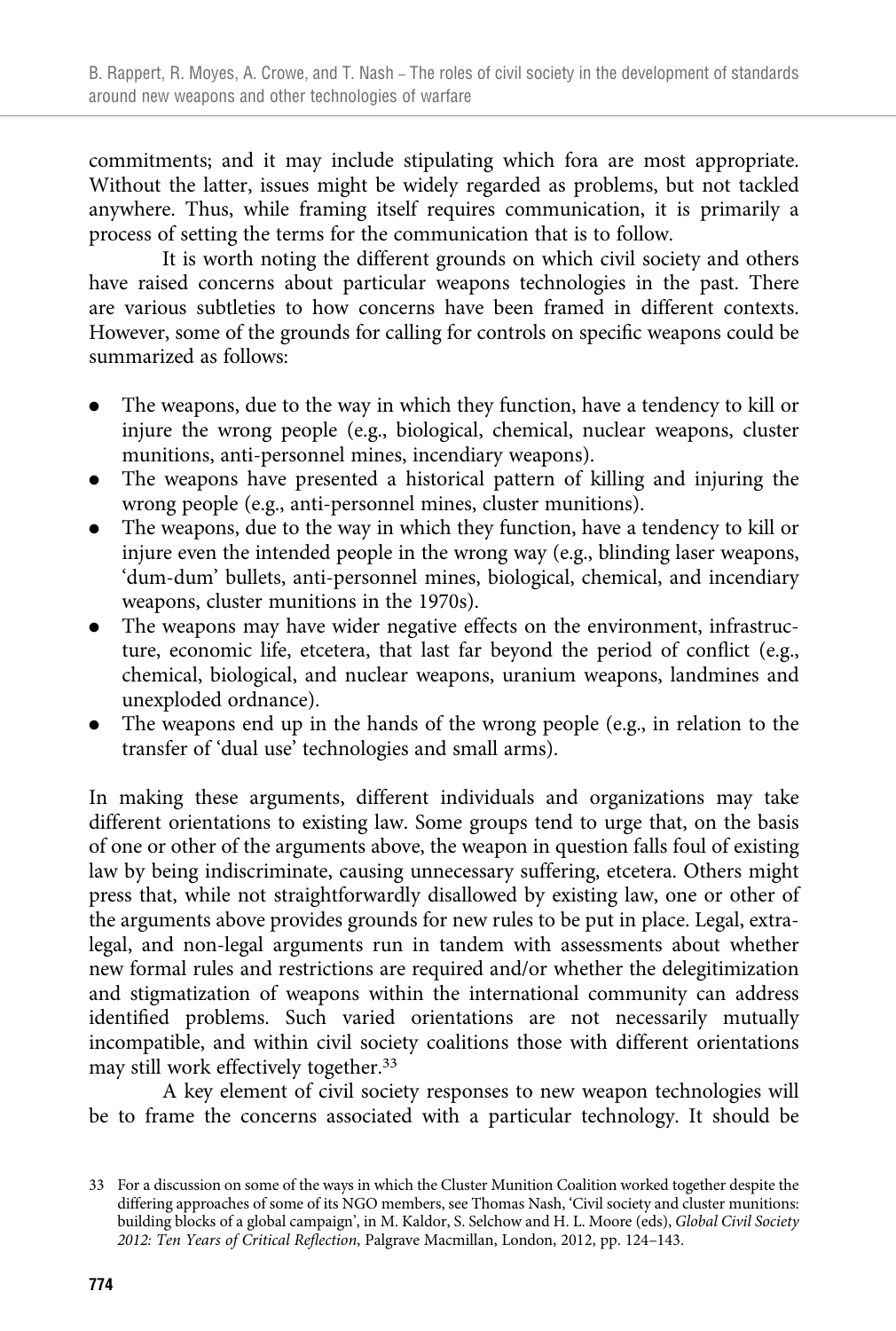noted that how a weapon is portrayed as a problem can change over time. As is illustrated in the list above, diplomatic proposals in the 1970s to control cluster munitions were framed around concerns regarding unnecessary suffering and superfluous injury (due to the fragmentation effects of the cluster munitions),  $34$ yet this 'problem' barely featured in the development of an international ban on cluster munitions in 2008.35 It is not yet clear what framings will predominate with respect to weapon technologies now emerging, but some suggested possibilities are:

- . cyber warfare due to the type of target that may be attacked (e.g., public infrastructure), is likely to harm the wrong people; may cause unforeseeable longer-term harms; and may end up in the hands of the wrong people;
- . autonomous weapons due to the way in which they function (e.g., by sensor/ algorithm decisions to attack), will be prone to killing and injuring the wrong people; may lack adequate human accountability; and may offend against an assumption of human control over lethal decisions;
- . directed energy weapons due to the way in which they function (e.g., invisibility of microwaves, unknown longer-term effects, incomprehension of the victims), will cause death and injury in the wrong way, including intended targets.

In all such framings, consideration needs to be given not only to the basic moral problem being attributed to the weapons, but also to the causal link between the technology and the harm. Is the problem that an unacceptable outcome will occur in all circumstances, most circumstances, some circumstances, etcetera? Furthermore, it is possible that new technologies will bring to the fore problem framings that have not been used for weapons previously or that relate back to controls over the methods of warfare rather than weapons as types of technologies. For example, drones have raised concerns about a lack of accountability for attacks with such systems.36 Both in cyber warfare and the proliferation of drones, the problem might not be framed so much in the permissibility of the weapon technology itself, but in the types of attacks that this technology now facilitates. In any case, the way in which a problem is framed will have a great bearing on the type of solution that follows.

# Redefining

'Redefining' means providing an overarching mode of analysis that goes beyond the question of how issues with individual weapon types are framed. Past efforts, spearheaded by international civil society, to shift from traditional national securityindebted arms control approaches to 'human security' or 'humanitarian action'

<sup>34</sup> See Eric Prokosch, The Technology of Killing: A Military and Political History of Anti-Personnel Weapons, Zed Books, London, 1995, pp. 149–150.

<sup>35</sup> See J. Borrie, above note 31.

<sup>36</sup> See Philip Alston, 'The CIA and targeted killings beyond borders', in Harvard National Security Journal, Vol. 2, 2011, pp. 283–446.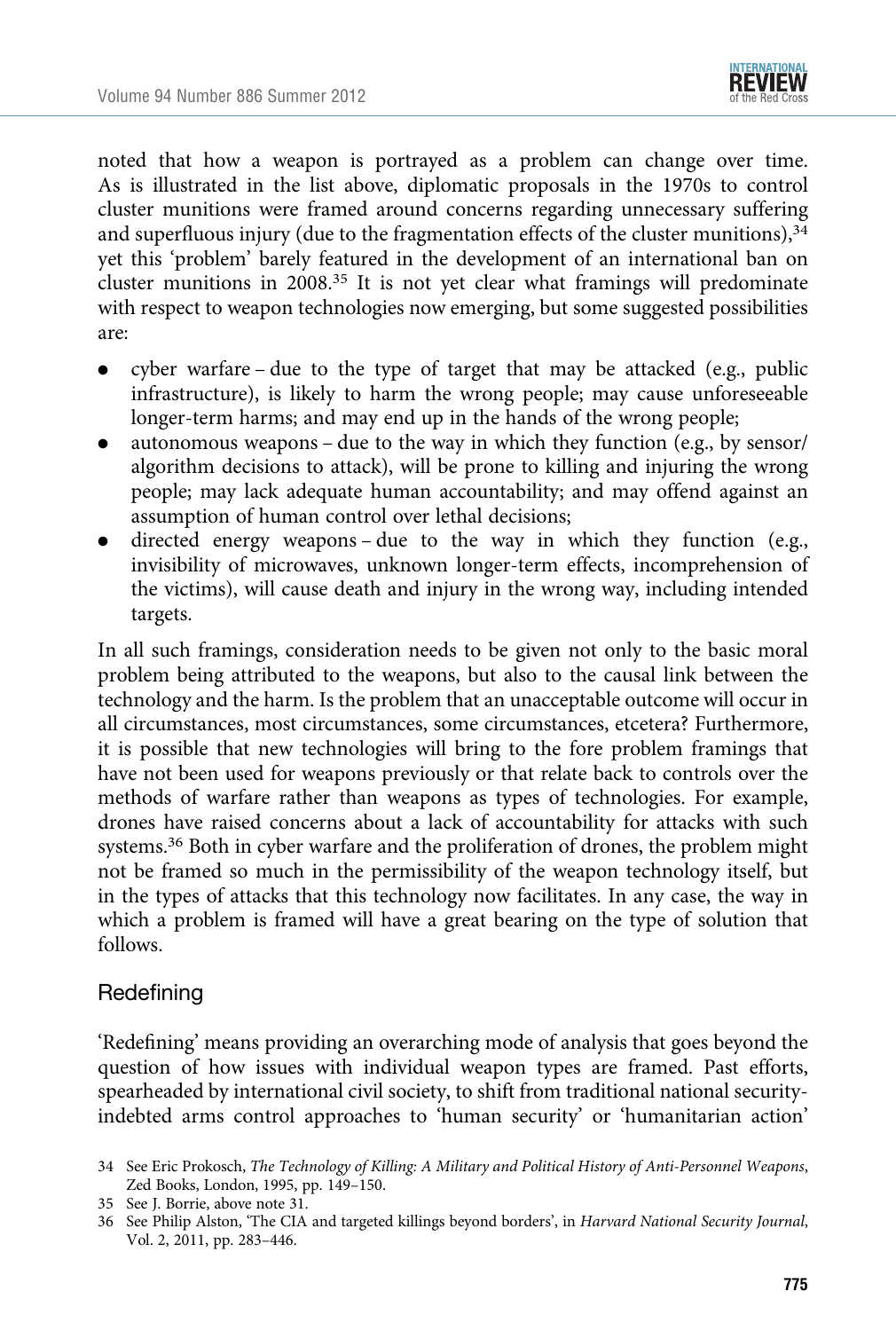represent instances of redefinition.37 By linking discussion about the rights and wrongs in the conduct of conflict to these overarching notions of human security and humanitarian action, a goal of the redefinition was to open up novel possibilities for collaboration and paths for intervention.38 Similarly to 'framing' discussed above, the work of redefining modes of analysis is about setting the terms of technical, political, or public arguments that will subsequently be worked through.

Redefinitions might be more or less explicit or acknowledged. By shifting from a negotiation process structured around establishing what should be restricted to instead demanding argument for what should be allowed, Rappert and Moyes argued that the Oslo Process leading to the Convention on Cluster Munitions shared important dimensions with 'precautionary' approaches to environmental risk.39 Borrie has noted that 'shifting the burden of proof' was a key (though not often remarked upon) element in the development of the case against cluster munitions.<sup>40</sup> Yet, while some in this process recognized the significance of this shift, many others may not have done. $41$  As a result, the precautionary precedents set by the Oslo Process may, or may not, inform a wider redefinition in how future negotiation processes are structured.

As an approach that is wider than armed conflict, conceptualizing violence as a health problem is an approach that can both complement and challenge legal and security-related agendas. Shared starting points among health approaches include conceptualizing violence as a substantial and preventable cause of physical and psychological harm.42 Public health approaches have been advanced in relation to armed conflict in general,<sup>43</sup> and small arms in particular.<sup>44</sup> Bound up with such redefinitions has been the expansion of what kinds of expertise are required; specifically, an extension of expertise beyond that associated with military operations and legal rules.

Aligned with health definitions, the argument has been advanced that some classes of weapons need to be scrutinized as if they were drugs. This is most evident today in relation to biochemical agents alternatively known as

<sup>37</sup> J. Borrie and V. Randin (eds), Disarmament as Humanitarian Action, UNIDIR, Geneva, 2006, pp. 23–50.

<sup>38</sup> Such an approach is currently gaining greater prominence in discussions on nuclear weapons. In May 2012, sixteen states led by Switzerland delivered a statement on the humanitarian dimension of nuclear disarmament during a meeting of the Nuclear Non-Proliferation Treaty. See Rebecca Johnson, 'Non-Proliferation Treaty: the ground is shifting', Open Democracy, 4 May 2012, available at: [http://www.](http://www.opendemocracy.net/5050/rebecca-johnson/non-proliferation-treaty-ground-is-shifting) [opendemocracy.net/5050/rebecca-johnson/non-proliferation-treaty-ground-is-shifting](http://www.opendemocracy.net/5050/rebecca-johnson/non-proliferation-treaty-ground-is-shifting) (last visited 10 May 2012).

<sup>39</sup> Brian Rappert and Richard Moyes, 'The prohibition of cluster munitions: setting international precedents for defining inhumanity', in Non-proliferation Review, Vol. 16, No. 2, 2009, pp. 237–256.

<sup>40</sup> J. Borrie, above note 31.

<sup>41</sup> Ibid., and Brian Rappert, Richard Moyes and A. N. Other, 'Statecrafting ignorance: strategies for managing burdens, secrecy, and conflict', in S. Maret (ed.), Government Secrecy (Research in Social Problems and Public Policy, Volume 19), Emerald, London, 2011, pp. 301–324.

<sup>42</sup> World Health Organization, Preventing Violence: A Guide to Implementing the Recommendations of the World Report on Violence and Health, WHO, Geneva, 2004.

<sup>43</sup> Maria Valenti, Christin M. Ormhaug, Robert E. Mtonga and John E. Loretz, 'Armed violence: a health problem, a public health approach', in Journal of Public Health Policy, Vol. 28, No. 4, 2007, pp. 389–400.

<sup>44</sup> Small Arms Survey, SmallArms Survey 2008, Oxford University Press, Oxford, 2008, Chapter 7.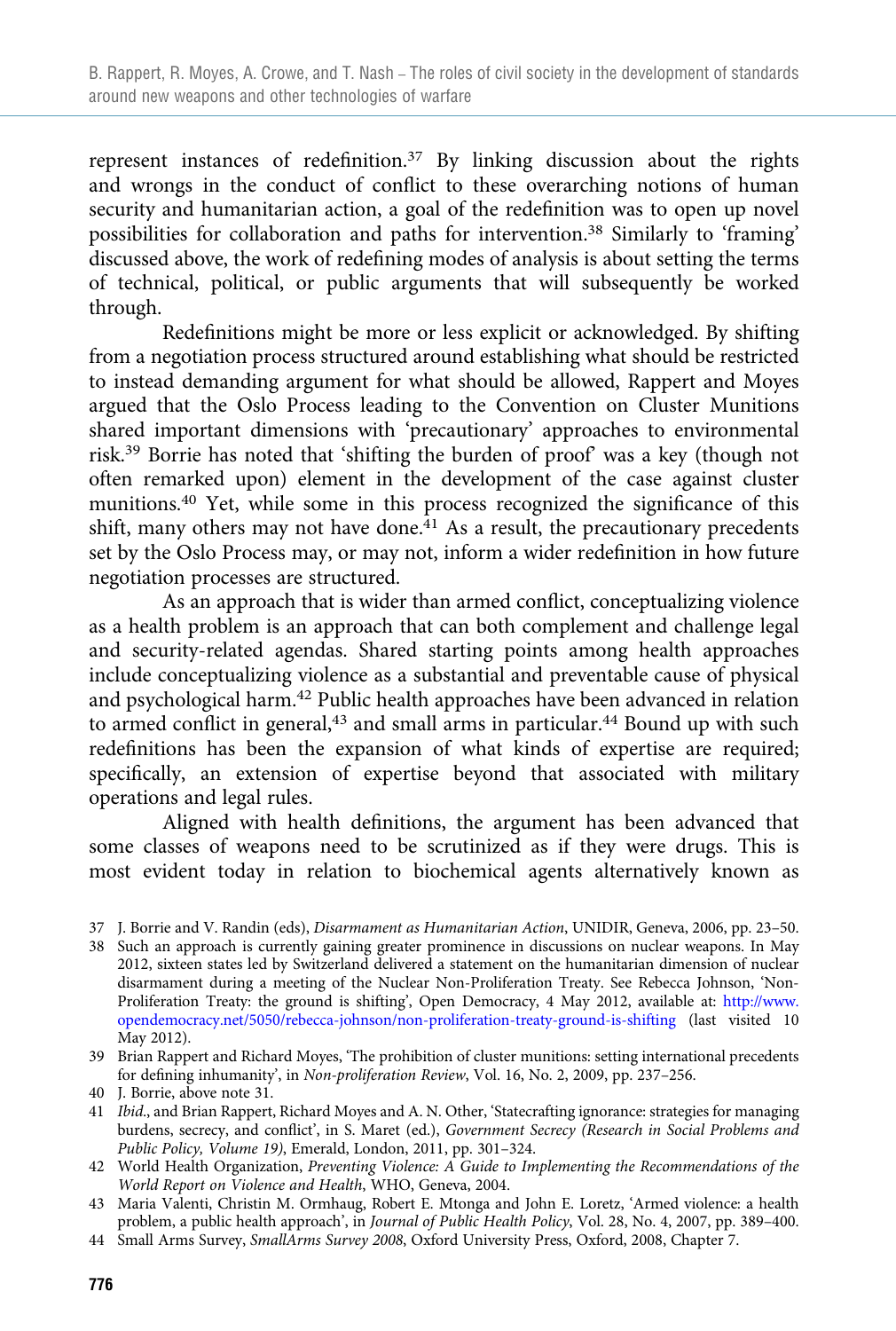'incapacitating', 'non-lethal', and 'less lethal' weapons. The use of a fentanyl derivative during the Moscow theatre siege in October 2002 (with tragic results) is the most high-profile example of such a weapon capability, a capability that may yet be adopted more widely by other governments. In the light of such developments, many have questioned the legality of such options as well as the adequacy of the procedures meant to validate their safety.45

The contention that the uncertain or unpredictable effects of chemical agents require a wider appraisal of their acceptability goes back some time. In light of widespread use of CS smoke ('tear gas') grenades in Northern Ireland in the late 1960s, the UK government-appointed Himsworth Committee concluded, among other things, that in the future such chemical agents should be regarded as being more akin to medical drugs than weapons in relation to their operational approval.46 While the specific meaning of this recommendation is open to question, arguably any such process would need to consist at least of the pre-deployment testing for possible concerns in a manner open to scrutiny and the post-deployment monitoring of operational use. Making public the evidential basis for decisions. as well as the criteria for assessment, would be vital in ensuring the robustness of decisions and the adequacy of attempts to address uncertainties. As with the monitoring of adverse reactions to drugs, rigorous systems for the post-marketing surveillance of weapons' effects would also be vital in ensuring that outcomes match expectations.

Thus, treating weapons as akin to medical drugs for the purpose of their assessment and control is one way civil society could redefine current approaches to these technologies. The next section illustrates the gulf between such an aspiration and state practice, and thereby the sweeping changes possible through such a redefinition.

## Communicating and representing

A fifth role for civil society is in the ongoing communication and representation of this information, analysis, and problem framings to different audiences. The work of communication is seen in NGO publications, placing of media stories, interventions in meetings, mobilization of parliamentarians, and direct lobbying of diplomats and government officials. Such communications may be setting the agenda, framing arguments, pushing for decisions, supporting negotiations, or monitoring instruments already in place. However, underpinning this representational role there is a wider question about how affected populations have their voices heard in discussions regarding the acceptability or appropriateness of certain weapons.

Weapons of armed conflict are often developed and brought into service with assumption that the population amongst whom they may be used will be foreign rather than domestic. As a result, the links of accountability between those

<sup>45</sup> British Medical Association, The Use of Drugs as Weapons, BMA, London, 2007.

<sup>46</sup> Himsworth Committee, Report of the enquiry into the medical and toxicological aspects of CS. Part 2, Cmnd 4775, HMSO, London, 1971.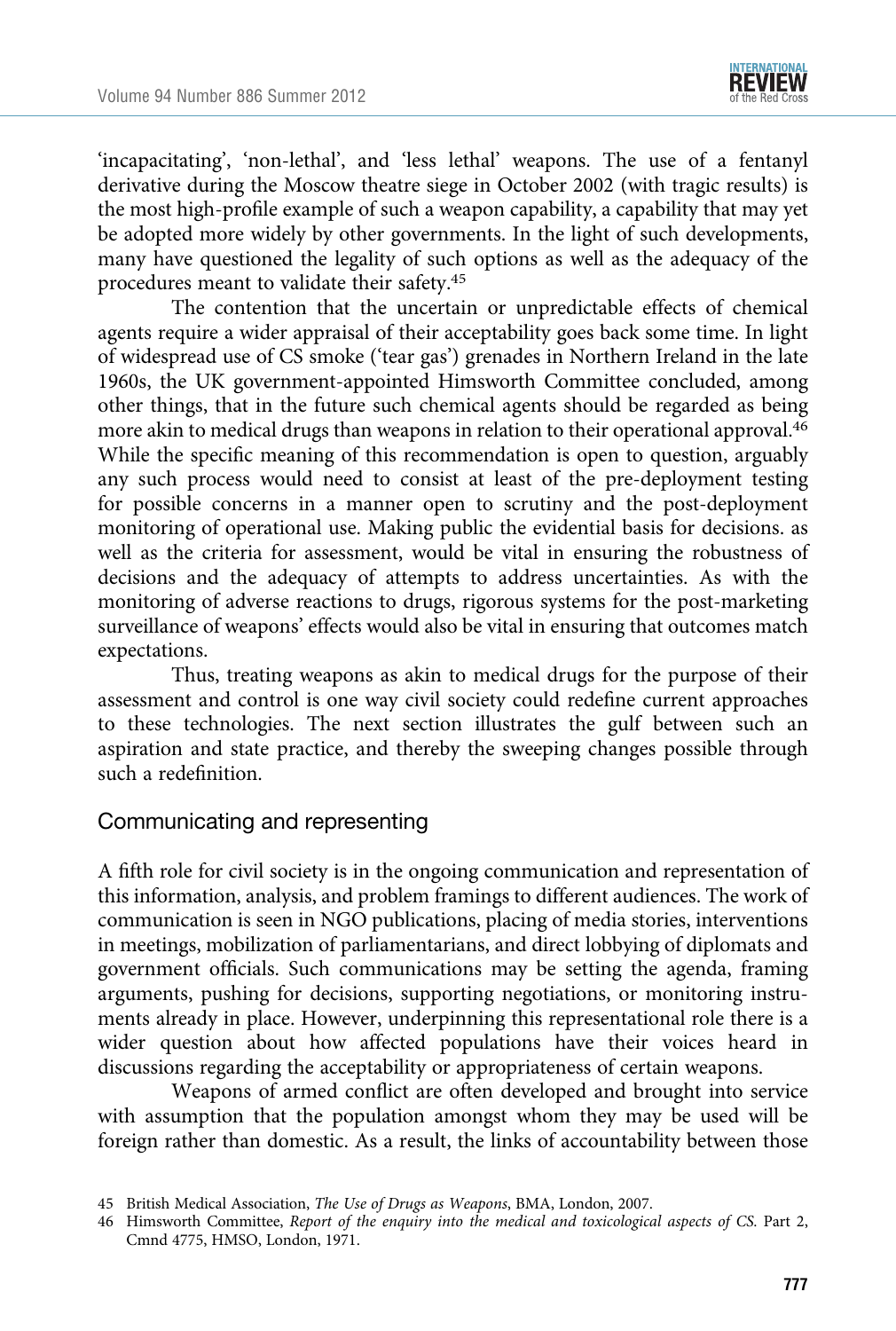introducing the technology and those likely to experience negative effects are very limited. By representing the experiences of that population, civil society organizations can work to reduce this deficit in accountability. The development of global civil society coalitions, where many NGOs in different countries share resources and coordinate their research and advocacy work under a common banner, can help to increase the space for often-marginalized perspectives to be heard.<sup>47</sup> However, capacity in that area is arguably significantly short of what might be required to sustain a systematic scrutiny of weapon effects and implications across the range of relevant theatres and technologies.

A representational role also brings with it challenges. Civil society often presents itself as 'speaking on behalf of' populations, but the basis for such a mandate is often unclear. Cluster munition survivors, as activists against cluster munitions, had a strong and active role in the process of banning these weapons, but in any such process there are dangers that 'victims' are used as representational figureheads and are without the authority to manage representation directly. Making assertions about what affected communities need and about where any particular issue stands amongst those communities' priorities is fraught with difficulties for those in civil society. Civil society organizations often face pressure to synthesize diverse experience into a sense of the problem that can fit into the political debate at hand. However, this might downplay or exclude some of the experiences of those in affected communities. For instance, in the case of cluster munitions much of the focus was on civilian populations. This differs significantly from the attention given to these weapons in the 1970s when effects on military personnel were the centre of attention. Despite these concerns about who is represented, such a representational role will likely remain a key one for civil society as state willingness to bring affected populations directly into discussions regarding the acceptability of certain weapons remains very limited.

## Strengthening the review of new weapons, means, and methods of warfare

The sections above have considered some of the key roles that civil society currently undertakes in the development of standards regarding weapon technologies. It can be seen that civil society has a major role in such processes, yet this role is almost wholly informal (i.e., it is not mandated by any particular instrument). The capacity of civil society in relation to this work is also limited. In many respects, civil society can be seen as informally taking on broad roles that the state might be expected to carry out; that is, processes to assess the acceptability of technologies that are not currently being undertaken effectively by states and other actors who are primarily responsible for the development and deployment of such technologies. In light of

<sup>47</sup> For a discussion on global civil society coalitions, see Richard Moyes and Thomas Nash, Global Coalitions: An Introduction to Working in International Civil Society Partnerships, Action on Armed Violence, London, 2011, available at: [www.globalcoalitions.org](http://www.globalcoalitions.org) (last visited 20 May 2012).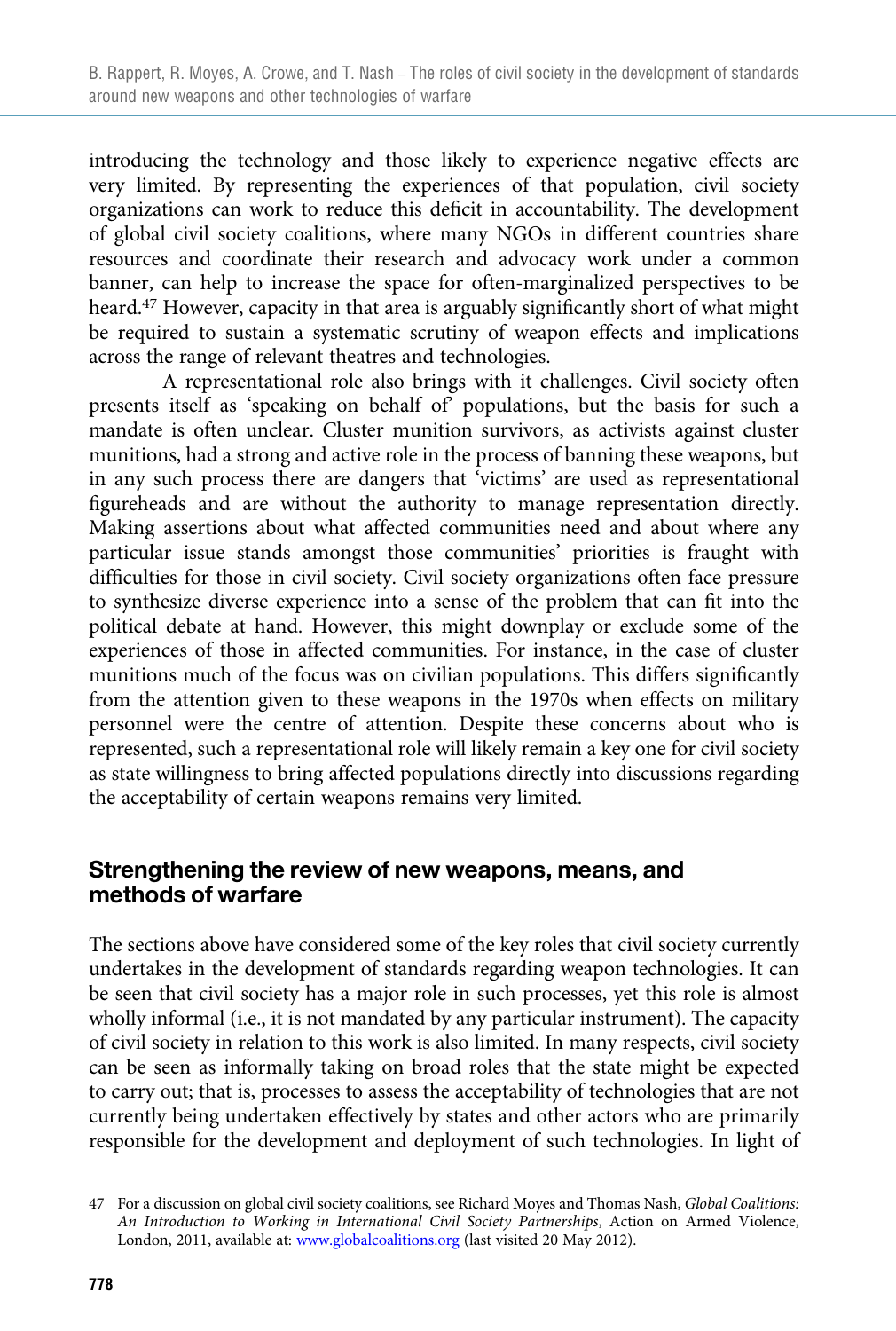

the above sections, we briefly examine below the current status of formal processes used by states for assessing weapons, which focus principally on concerns regarding such weapons' legality under existing obligations.

International law provides a framework for applying legal standards in the development of new technologies of warfare: Article 36 of Additional Protocol I to the Geneva Conventions of 1949. Article 36 requires that state parties assess new weapons, means, or methods of warfare for compliance with Additional Protocol I and international law more broadly.<sup>48</sup> As the ICRC has said:

The aim of Article 36 is to prevent the use of weapons that would violate international law in all circumstances and to impose restrictions on the use of weapons that would violate international law in some circumstances, by determining their lawfulness before they are developed, acquired or otherwise incorporated into a State's arsenal.<sup>49</sup>

The importance of the Article 36 obligation should not be understated: states are bound to undertake legal reviews of new technologies of warfare and they must consider whether the use of these new technologies would be contrary to international law in some or all circumstances. A failure to do so renders a state internationally responsible for a breach of its obligations vis-à-vis the other parties to Additional Protocol I.50 For those states that are not party to Additional Protocol I, review should arguably be undertaken as a corollary to other international obligations, or as a matter of best practice.<sup>51</sup> The United States of America is one notable example of a state that is not party to Additional Protocol I, but which nonetheless carries out legal reviews of new weapons. In an effort to strengthen international implementation of this rule States Parties to the UN Convention on Certain Conventional Weapons (CCW) have also recognized the importance of weapons reviews. For example, the Final Declaration of the 4th CCW Review Conference highlights the determination of States Parties 'to urge States which do not already do so to conduct reviews to determine whether any new weapon, means or methods of warfare would be prohibited under international humanitarian law or other rules of international law applicable to them'. 52

The ICRC has made efforts to promote compliance with Article 36. Successive international conferences of the Red Cross and Red Crescent have urged

52 UN Convention on Certain Conventional Weapons, UN Doc. CCW/CONF.IV/4/Add.1, p. 4.

<sup>48</sup> Protocol Additional to the Geneva Conventions of 12 August 1949, and relating to the Protection of Victims of International Armed Conflicts (Protocol I), 8 June 1977.

<sup>49</sup> ICRC, A Guide to the Legal Review of New Weapons, Means and Methods of Warfare: Measures to Implement Article 36 of Additional Protocol I of 1977, Geneva, 2006, p. 4.

<sup>50</sup> Yves Sandoz, Christophe Swinarski and Bruno Zimmermann (eds), Commentary on the Additional Protocols of 8 June 1977 to the Geneva Conventions of 12 August 1949, Martinus Nijhoff Publishers, Geneva, 1987, p. 423.

<sup>51</sup> ICRC, Guide, above note 49, p. 4; Isabelle Daoust, Robin Coupland and Rikke Ishoey 'New wars, new weapons? The obligation of states to assess the legality of means and methods of warfare', in International Review of the Red Cross, Vol. 84, No. 846, June 2002, p. 348; Darren Stewart, 'New technology and the law of armed conflict', in Raul A. 'Pete' Pedrozo and Daria P. Wollschlaeger (eds), International Law and the Changing Character of War, Naval War College, Newport, Rhode Island, 2011, p. 283.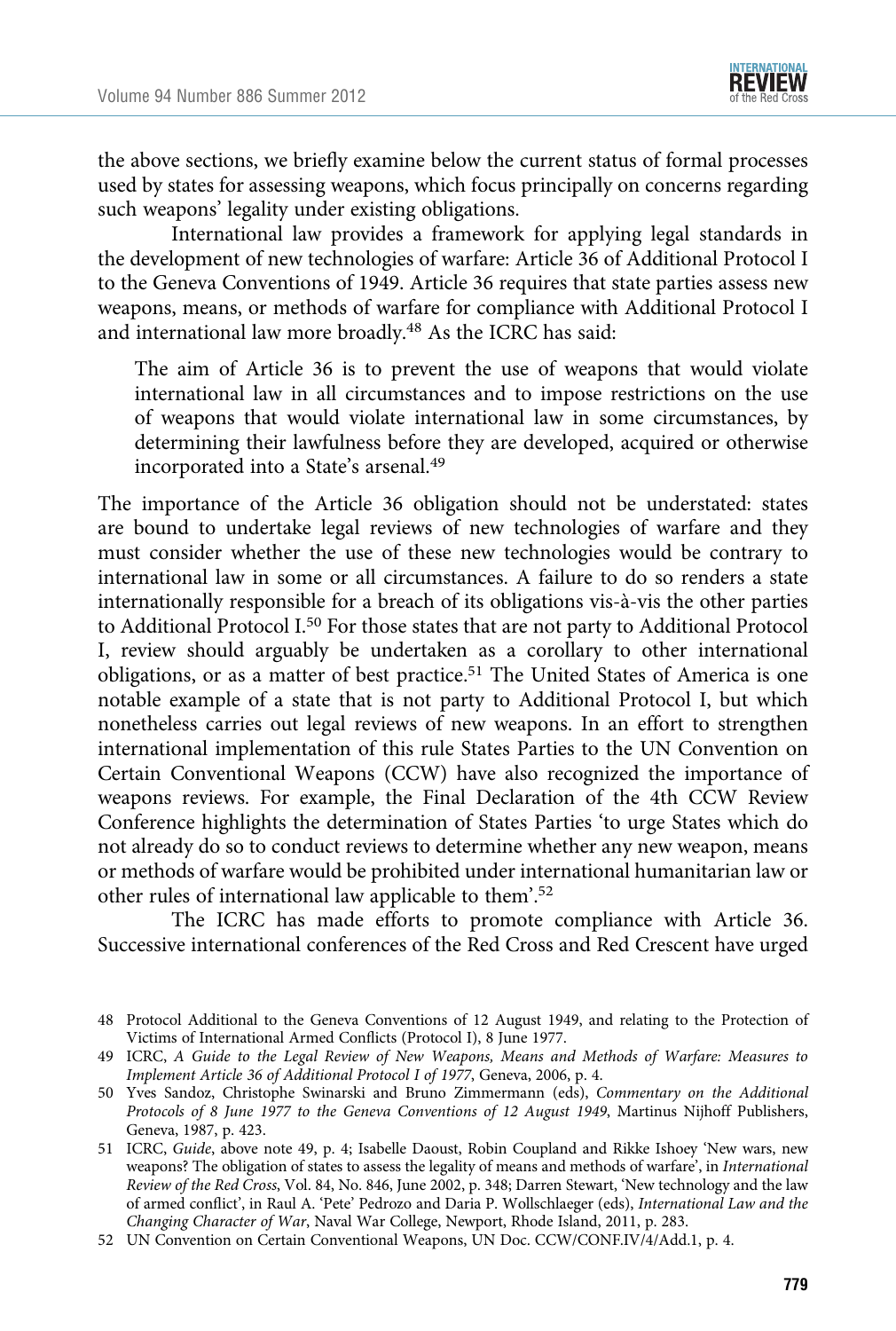states to engage in legal reviews of weapons. Notably, the 2003 conference adopted a Declaration and Agenda for Humanitarian Action, which included as a goal:<sup>53</sup>

In light of the rapid development of weapons technology and in order to protect civilians from the indiscriminate effects of weapons and combatants from unnecessary suffering and prohibited weapons, all new weapons, means and methods of warfare should be subject to rigorous and multidisciplinary review.

To this end, the ICRC has provided significant guidance on weapons reviews in the form of its 2006 publication A Guide to the Legal Review of New Weapons, Means and Methods of Warfare.<sup>54</sup> The Guide outlines the types of weapons subject to review, the rules to be applied to new weapons, means, and methods of warfare, and the data that reviewers should consider (including health- and environment-related considerations). Drawing on existing practice, it makes suggestions as to the legal status and location of the review body within government, and its structure and composition. It also describes how the review process may operate and provides examples of possible rules and structures for decision-making.

## The challenges of reviews

Before offering an evaluation of the implementation of Article 36 – and thereby illustrating the scope for civil society engagement – it is worth noting some of the general difficulties associated with the type of reviews that might be envisioned based on an analysis of such processes in relation to technologies more broadly. Collingridge55 identified a fundamental dilemma in trying to manage technology. Controls are relatively easy to introduce in the early stages of development, yet at such an early stage they often prove difficult to justify because negative effects have not materialized. However, when the need for controls is apparent because of negative effects they are often more expensive and troublesome to put in place. The way technologies become entrenched within organization practice, the investment costs already committed, the formation of beliefs and career structures, etcetera, can all work against the adoption of control measures.

Collingridge's key recommendation is to maintain flexibility in the adoption of a technology. The customary response to the 'dilemma of control' is to focus on finding better ways of forecasting technology's effects. This approach has limitations given the fallibilities of analysis. In the case of weaponry, the fallibility of analysis is particularly acute because of the scope for uncertainty and disagreement about costs and benefits (including how such costs and benefits are characterized) and the substantial and irreversible nature of the harms that might be inflicted. In

<sup>53</sup> See 28th International Conference of the International Red Cross and Red Crescent Movement, Geneva, Switzerland, 2–6 December 2003, final goal 2.5. Resolution 1: Adoption of the Declaration and Agenda for Humanitarian Action. Review of new weapons was also urged in the Final Document of the Fourth Review Conference of the Convention on Certain Conventional Weapons, November 2011, CCW/CONF.IV/4/ Add.1, para. 16.

<sup>54</sup> ICRC, Guide, above note 49.

<sup>55</sup> David Collingridge, The Social Control of Technology, St. Martin's, New York, 1980.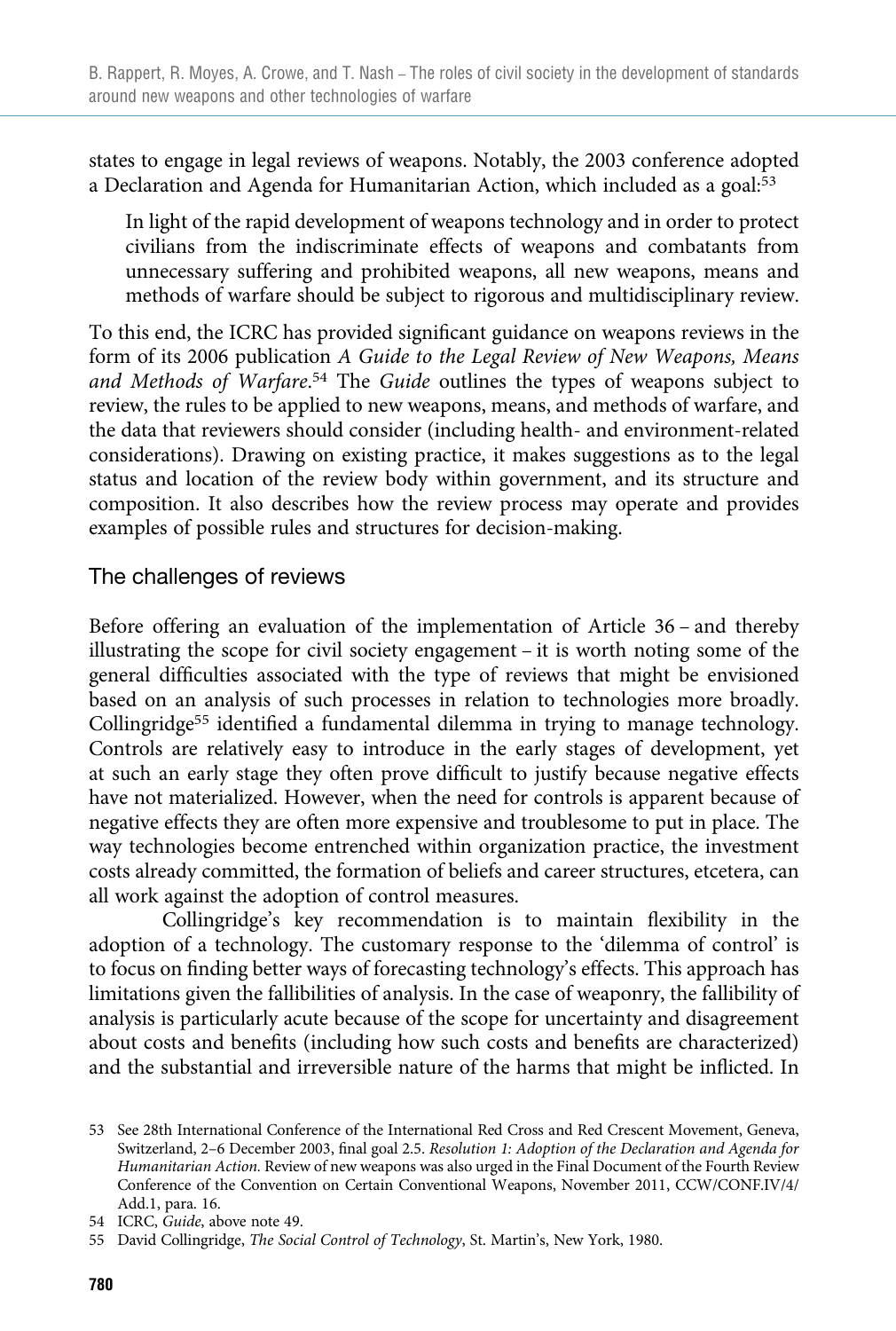

these circumstances, it is vital that processes are established for learning from experience. This underscores the need for openness to scrutiny, involvement of those with expertise and relevant backgrounds, ongoing review of operational use, and the open sharing of experiences.

#### The challenges of existing practice

However, current implementation of Article 36 seems to fall far short of the type of regime suggested in the paragraph above. While progressive in its intent, Article 36 is reactionary in its terms, which do not prescribe any particular mode of compliance. Instead it is left to states to determine their own processes without international oversight. Consequently, it is difficult to gain a complete picture of whether, or to what extent, states are abiding by the obligation to review. In the context of national defence and security interests there is a dearth of publicly available information on weapons review programmes and their outputs. As Cassese noted shortly after the adoption of Additional Protocol I, Article 36 does not require states to make public their weapons reviews and, consequently, 'other contracting States have no possibility of verifying whether the obligation laid down [in Article 36] is complied with'. <sup>56</sup> Such secrecy presents particular challenges for civil society organizations that seek to enhance state accountability and promote transparency.

Further, Article 36 is quite evidently not self-executing. Despite the scope afforded to national authorities in determining the mode of compliance with its terms, more than three decades after Protocol I's adoption the number of states known to have formal review processes remains very small. While a limited number of states appear to be actively abiding by the terms of Article 36, it is clear that a much larger number of states are not undertaking weapons reviews.57 It also appears that some states rely on the review processes of larger military powers when they acquire or develop new weapons, failing to abide by their independent obligation to review.58

While states are entitled to calibrate their review processes differently, many interpret the Article 36 obligation very narrowly. This tendency can manifest

<sup>56</sup> Antonio Cassese, 'Means of warfare: the traditional and the new law', in A. Cassese (ed.), The New Humanitarian Law of Armed Conflict (Vol. 1), Editoriale scientifica, Naples, 1979, p. 179.

<sup>57</sup> Seven states appear to have formal review processes, the details of which are publicly available: Australia, Belgium, the Netherlands, Norway, Sweden, the United Kingdom, and the United States of America. A further three states, Denmark, France, and Germany, are thought to have formal review processes, but information about these processes does not appear to be publicly available. There are another thirteen states that have indicated that they may have informal or formal review processes, but have not made sufficient information available to determine whether this is the case (formal: Canada, Czech Republic, New Zealand, Russian Federation, Switzerland; informal: Austria, Brazil, Croatia, Finland, Mexico, Poland, Portugal, and South Africa). See, ICRC, Reaffirming and Implementing International Humanitarian Law (Follow-up to Resolution 3 of the 30th International Conference), October 2011 : 'Despite pledges made by some States at the 2007 International Conference, the ICRC is not aware of the establishment of any procedures to review the legality of new weapons in a State that did not already have such a mechanism.'

<sup>58</sup> ICRC, Follow-up to the 28th International Conference: Report prepared for the 30th International Conference of the Red Cross and Red Crescent, ICRC, Geneva, 2007, p. 25.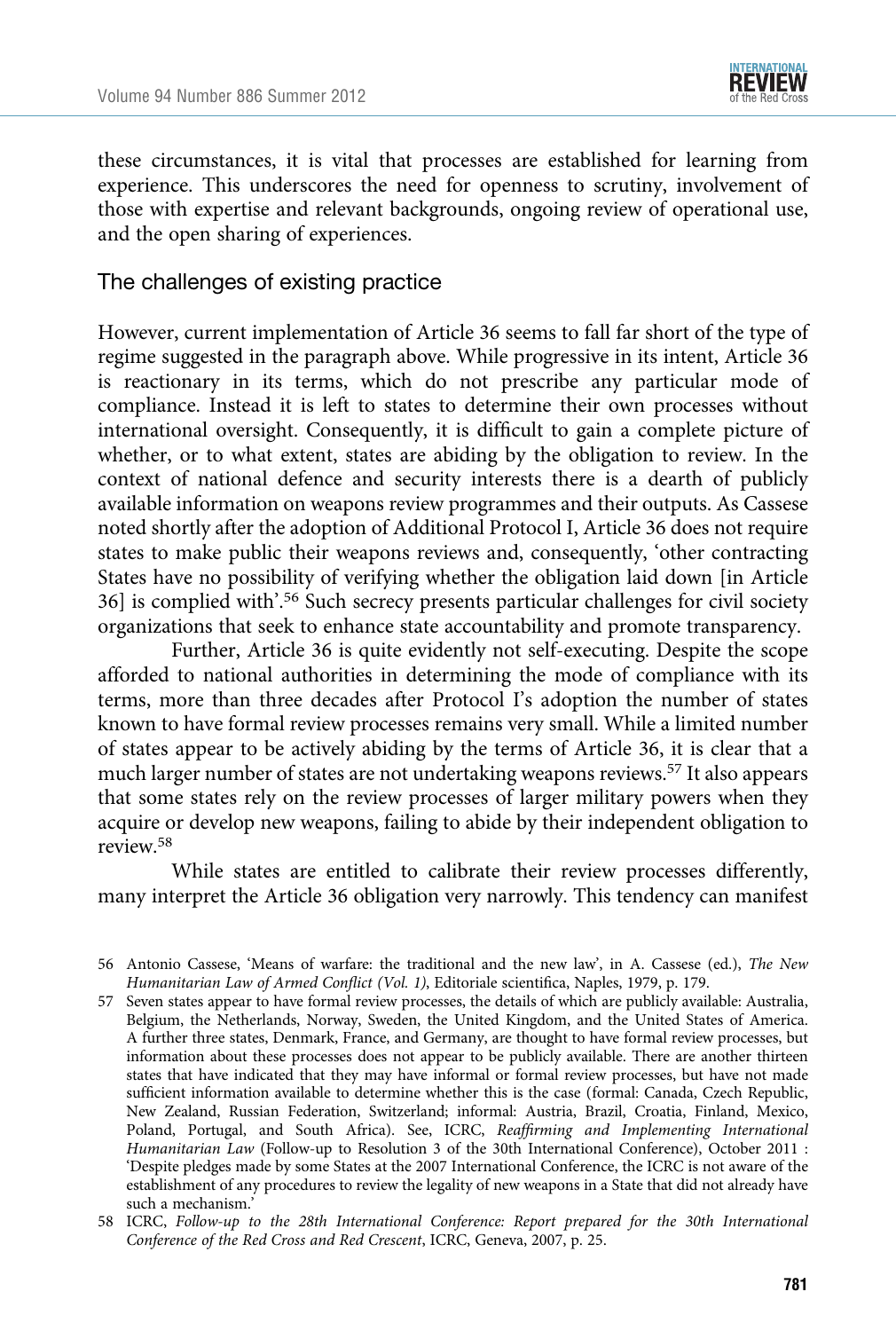itself in at least four different ways: first, through a primary focus on ensuring technologies in development will not fall into existing categories of explicitly banned weapons, neglecting, or downplaying the applicability of a broader range of general rules that are more difficult to interpret; second, the phrase 'weapons, means or methods of warfare' may be interpreted to refer only to physical weapons and their normal or intended use, with the meaning of 'means or methods of warfare' poorly understood and not extending to the ways in which certain weapons are used;<sup>59</sup> third, while some states take on board the multidisciplinary approach urged by the ICRC, involving experts from a variety of disciplines in the evaluation process, others leave the determination to military lawyers or 'experts' who need not draw on outside inputs despite their obvious relevance to the question of legality;<sup>60</sup> and, finally, most states fail to review existing technologies on an ongoing basis, in light of actual battlefield use and effects. In addition, this analysis is generally done in secret with little or no public information being produced to facilitate learning lessons from the past or from other contexts. As a result, even where they are followed, such processes will tend to produce narrow legal interpretations and thus are unlikely to provide a substantial barrier to the uptake of new weapon systems that present unknown risks. In some cases, states have asserted reservations under Additional Protocol I that seek to exempt whole categories of weapons from falling under those rules. For example, the UK government's reservation to Additional Protocol I states, inter alia, that 'the rules so introduced do not have any effect on and do not regulate or prohibit the use of nuclear weapons'. 61

## Engendering a culture of review

Many of the known review processes appear to be ill-suited to assessing certain new technologies of warfare for compliance with international law. First, the acquisition or development of some new technologies will simply not be subject to review at all: either that technology will fall outside the narrow definition generally accorded to 'weapons, means or methods of warfare' (as may be the case with many cyber capabilities62) or its development will occur outside normal military processes and

- 59 The Commentary to Article 36 endorses a conservative approach regarding which uses of weapon should be considered, confining the analysis to 'normal or expected use'. Fry takes the view that the Commentary (and, by extension, the Guide, which endorses this aspect of the Commentary) takes an unnecessarily narrow view on this point. James D. Fry, 'Contextualized legal reviews for the methods and means of warfare: cave combat and international humanitarian law', in Columbia Journal of Transnational Law, Vol. 44, 2006, p. 453: 'The phrase "in some or all circumstances" [in Article 36] does not unreasonably oblige states to foresee absolutely all uses of a weapon or method of warfare. However, it does indicate that the commentators are far too passive in interpreting Article 36. Indeed, "in some or all circumstances" suggests that these legal reviews must consider anticipated uses of weapons beyond those that are considered "normal." ... Moreover, ... significant changes in anticipated use or use itself calls for repeated review of legality to ensure continued compliance with international law, even after initial deployment of a weapon or method'.
- 60 ICRC, Follow-up to the 28th International Conference, above note 58, p. 25.
- 61 UK Government, The Geneva Conventional Act (First Protocol) Order 1998, Schedule (a), available at: <http://www.legislation.gov.uk/uksi/1998/1754/schedule> (last visited 20 May 2012).
- 62 The US Air Force, however, explicitly includes cyber capabilities within the scope of review: Legal Reviews of Weapons and Cyber Capabilities, Air Force Instruction 51-402, 27 July 2011.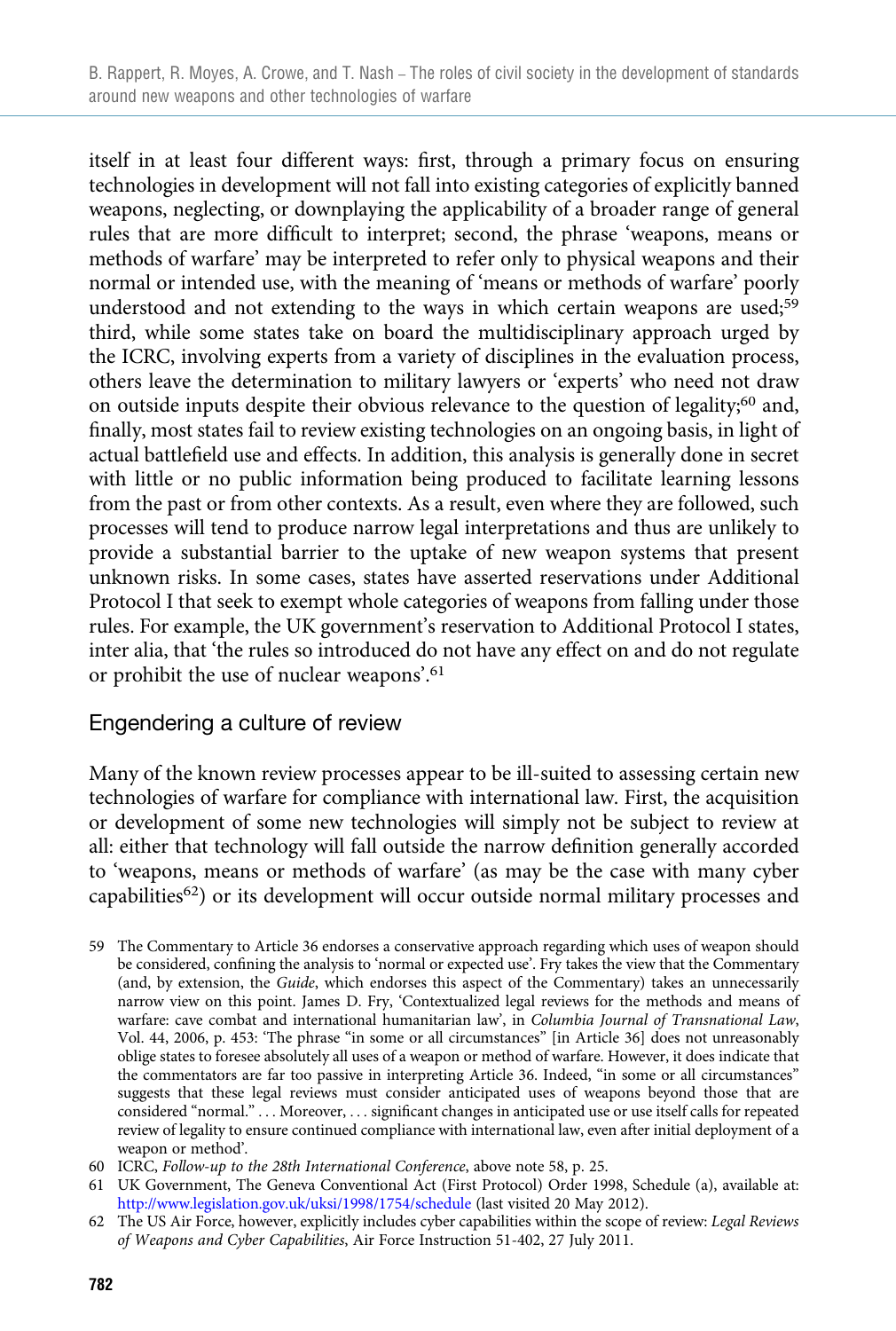so fail to come to the attention of the bureaucratic apparatus charged with undertaking review. Second, if review does occur, there may be insufficient expertise or capacity within the review body, or those it seeks input from, to adequately understand the operation and effects of the technology. Third, the frame for assessing legality often incorporates the narrow interpretations described above, where only 'normal' or expected uses of the technology are considered (with little by way of a boundary established to prevent use outside of such parameters) and no reassessment is made on the basis of actual use and actual effects post-review. Finally, even if a broad approach is taken, existing international law, with its open terms and focus on 'balances', may be reasonably interpreted as not addressing the technology or allowing the technology, despite concerns about its humanitarian or environmental impact. These inadequacies should be cause for significant concern: democratic states have a duty to justify the deployment of new technologies that may inappropriately kill, injure, or cause wider harms in both moral and legal terms – even if some form of harm is part of the designed purpose of the technology.

The military application of nanotechnology provides a concrete example of the inadequacies of the current framework. Nasu and Faunce observe that:

the practical value [of principles of international humanitarian law] in regulating nano-weapons is significantly hampered by indeterminacy, diverse interpretations, and scientific uncertainty that become obvious when the principles are applied to a specific new weapon.<sup>63</sup>

As they note, '[t]echnological advancement all too often entails adverse effects on the environment or human health that may not immediately be so obvious after its full import into battlefields is experienced'.<sup>64</sup> Further, where significant investment and time have been devoted to a new technology, the pressure on military lawyers to defend its legality may be very great, even if unstated; for example, in the absence of clear evidence of adverse long-term effects, the confidently claimed military advantages of the technology may allow reviewers to strike the balance between military considerations and possible harm in favour of legality.<sup>65</sup> In such a case the standards of proof required of the different elements being balanced may be quite different.

While the creation of an international body charged with scrutinizing new technologies is politically implausible right now, some mechanism for strengthening international capacity and coordination is required.66 The role of civil society aside, formalized coordination between states in shaping standards around new technologies could be a significant part of the solution. The responsibility for

<sup>63</sup> Hitoshi Nasu and Thomas A. Faunce, 'Nanotechnology and the international law of weaponry: towards international regulation of nano-weapons', in Journal of Law, Information and Technology, Vol. 20, 2010, p. 53.

<sup>64</sup> Ibid., p. 47.

<sup>65</sup> Ibid., p. 48.

<sup>66</sup> See Marie Jacobsson, 'Modern weaponry and warfare: the application of Article 36 of Additional Protocol I by governments', in Anthony M. Helm (ed.), The Law of War in the 21st Century, Weaponry and the Use of Force, Naval War College, Newport R.I., 2006, p. 184.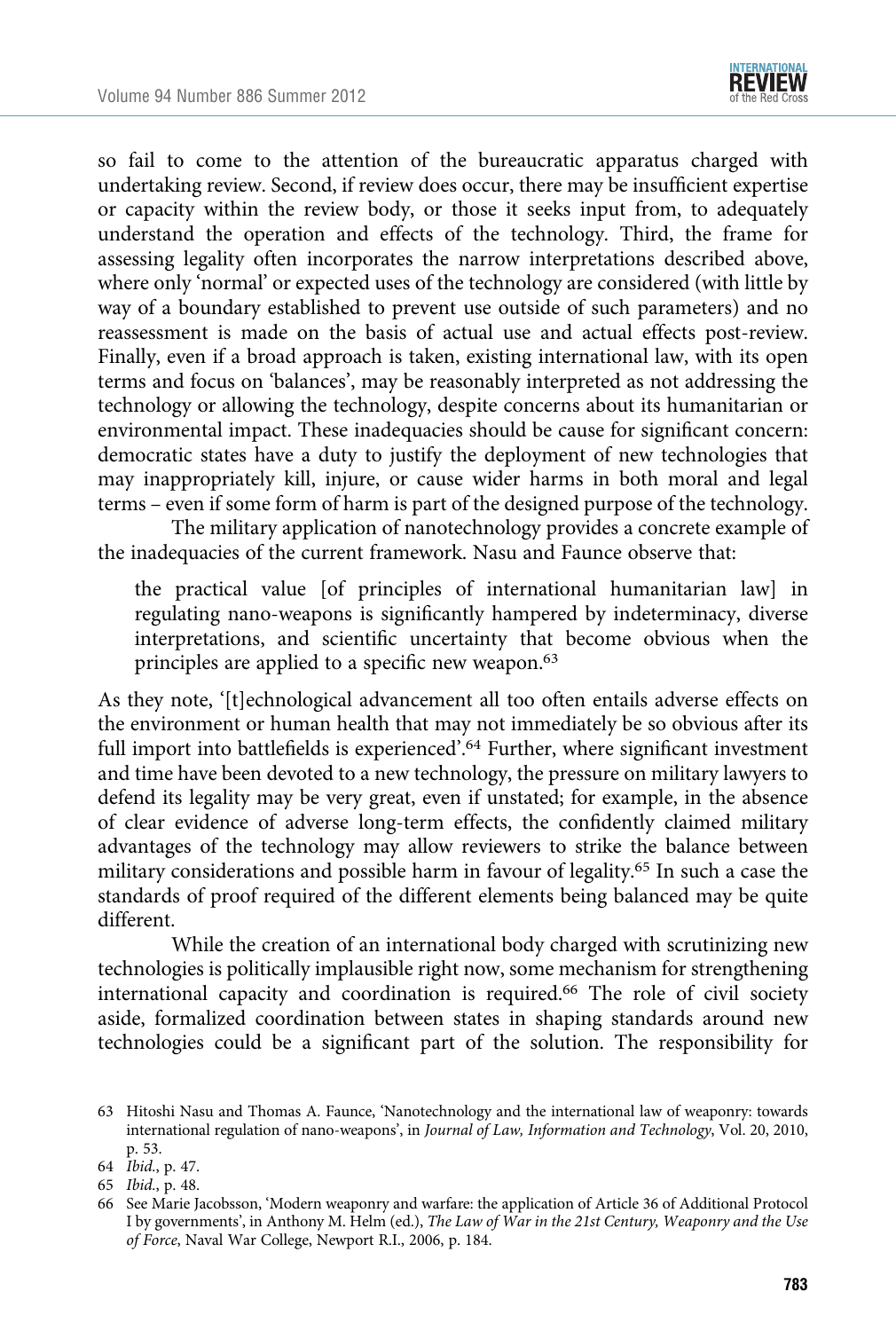carefully considering each new technology and its relationship to legality and broader considerations of humanity should be a shared one, including during the conceptualization, design, and manufacture of weapons. However, it is not clear from current practice that states are undertaking their responsibilities in a way that adequately assesses the humanitarian and moral problems that weapons technologies can pose. Without greater transparency and sharing of information it is hard to see that the national-level processes currently in place can provide the basis for more progressive efforts to set standards regarding weapons. There are few if any examples of weapons that have been found to be problematic through a national review mechanism and where the state has then gone on to promote a new international standard with respect to the particular technology. Similarly, there are few if any examples of states revisiting their reviews of weapon legality in the wake of evidence that existing weapons are causing unacceptable humanitarian or environmental harm.

# **Conclusion**

The picture outlined in this article is of civil society undertaking a range of broad informal roles with respect to setting new moral and legal standards regarding weapons, contrasted with formal national-level mechanisms that are narrowly defined and opaque. Civil society's roles are 'informal' in so far as they are not generally mandated by any official body. They tend to be ad hoc and gradual and develop momentum on particular issues due to the convergence of a wide range of factors relating to the problems and opportunities presented. However, across all of these functions civil society is working with limitations on available resources, with the funding that goes into the development of new technologies far outstripping the money that goes into documenting harm, analysing that data, and mobilizing political consideration of the issues. A particular challenge for civil society with respect to weapons will be the prioritization of resources for specific issues in a context where a range of new technologies raise moral or humanitarian concerns for the future. Bound up with this is the risk that attention to such new technologies, which may spark public and media engagement, may draw focus and resources away from existing weapon technologies that are already creating patterns of distinct and severe humanitarian harm. In such a context, giving critical attention to the mechanisms by which new weapon technologies are assessed may provide an efficient entry point for critiquing a range of emerging technologies.

While critical engagement in weapon review processes may be developed at a national level this would be substantially augmented by the presence of international fora where weapons can be discussed in some detail. At present it is only the UN Convention on CCW that can provide space for consideration of various weapon technologies under its existing mandate, yet this mechanism has spent much of the last decade focused on explosive remnants of war, anti-vehicle mines, and cluster munitions (despite cluster munitions already being subject to international legal prohibition). While the UN Convention on CCW provides